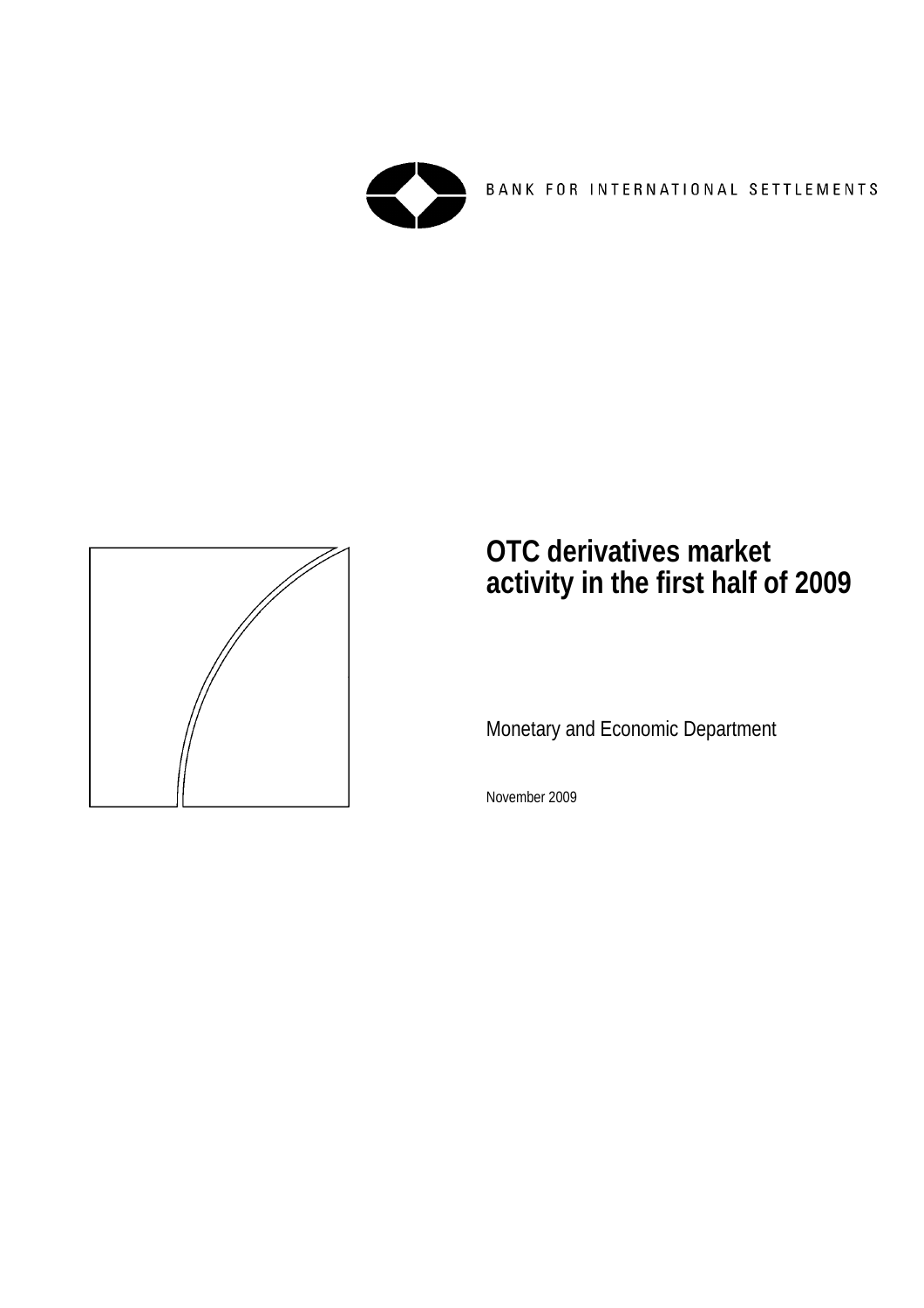Queries concerning this release should be addressed to the authors listed below:

| Section I:                      | Karsten von Kleist | tel: +41 61 280 8408 | e-mail: karsten.von-kleist@bis.org |
|---------------------------------|--------------------|----------------------|------------------------------------|
| Sections II & III: Carlos Mallo |                    | tel: +41 61 280 8256 | e-mail: carlos.mallo@bis.org       |

Bank for International Settlements Monetary and Economic Department CH-4002 Basel, Switzerland

Fax: +41 61 280 9100 and +41 61 280 8100

This publication is available on the BIS website only [\(www.bis.org](http://www.bis.org/)).

*© Bank for International Settlements 2009. All rights reserved. Brief excerpts may be reproduced or translated provided the source is cited.*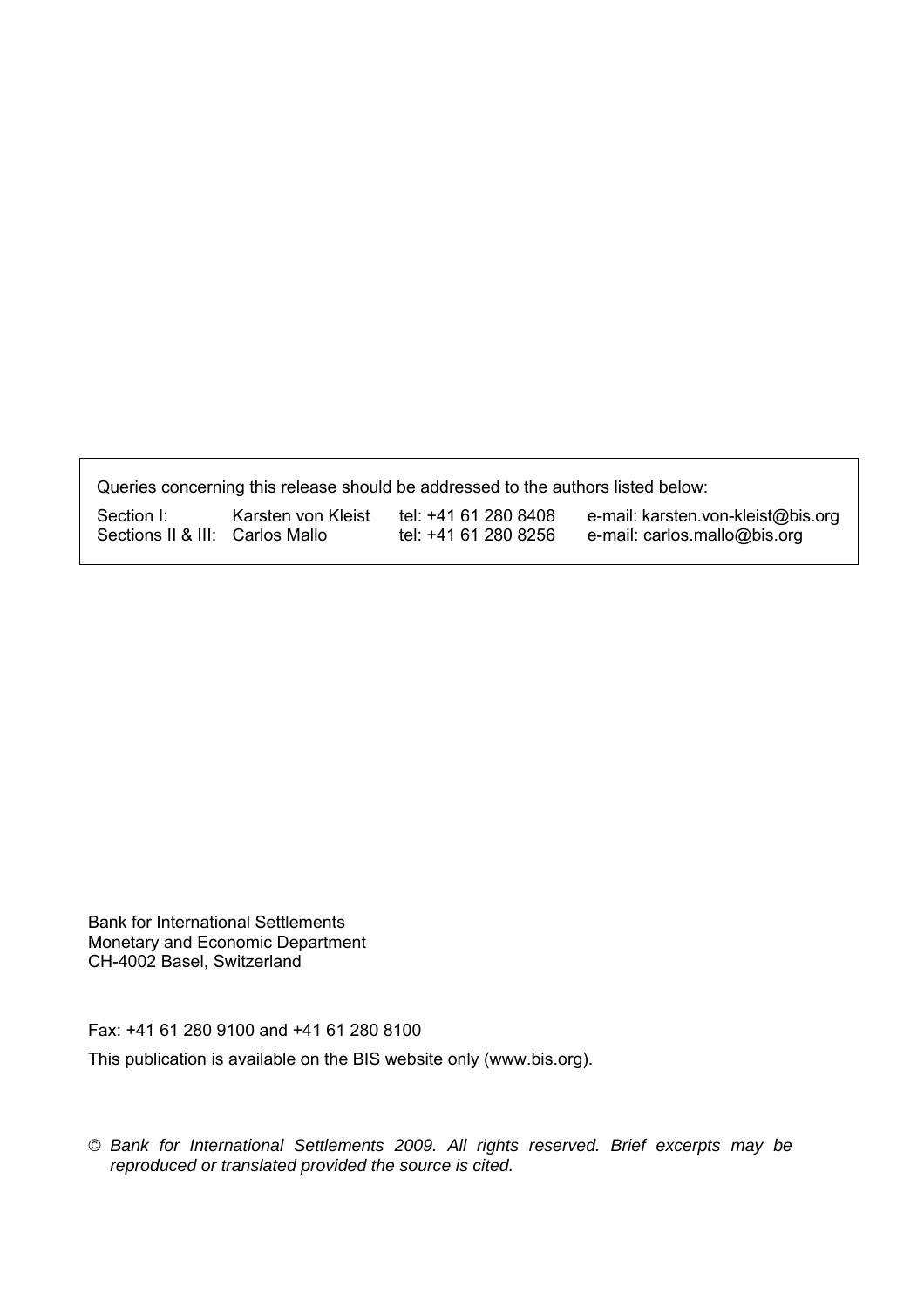## **Contents**

| $\mathbf{L}$ |                |  |  |  |  |  |  |  |
|--------------|----------------|--|--|--|--|--|--|--|
| II.          |                |  |  |  |  |  |  |  |
|              | $1_{\cdot}$    |  |  |  |  |  |  |  |
|              | 2 <sup>1</sup> |  |  |  |  |  |  |  |
|              |                |  |  |  |  |  |  |  |
|              |                |  |  |  |  |  |  |  |
|              |                |  |  |  |  |  |  |  |
|              | 3 <sub>1</sub> |  |  |  |  |  |  |  |
| III.         |                |  |  |  |  |  |  |  |
|              |                |  |  |  |  |  |  |  |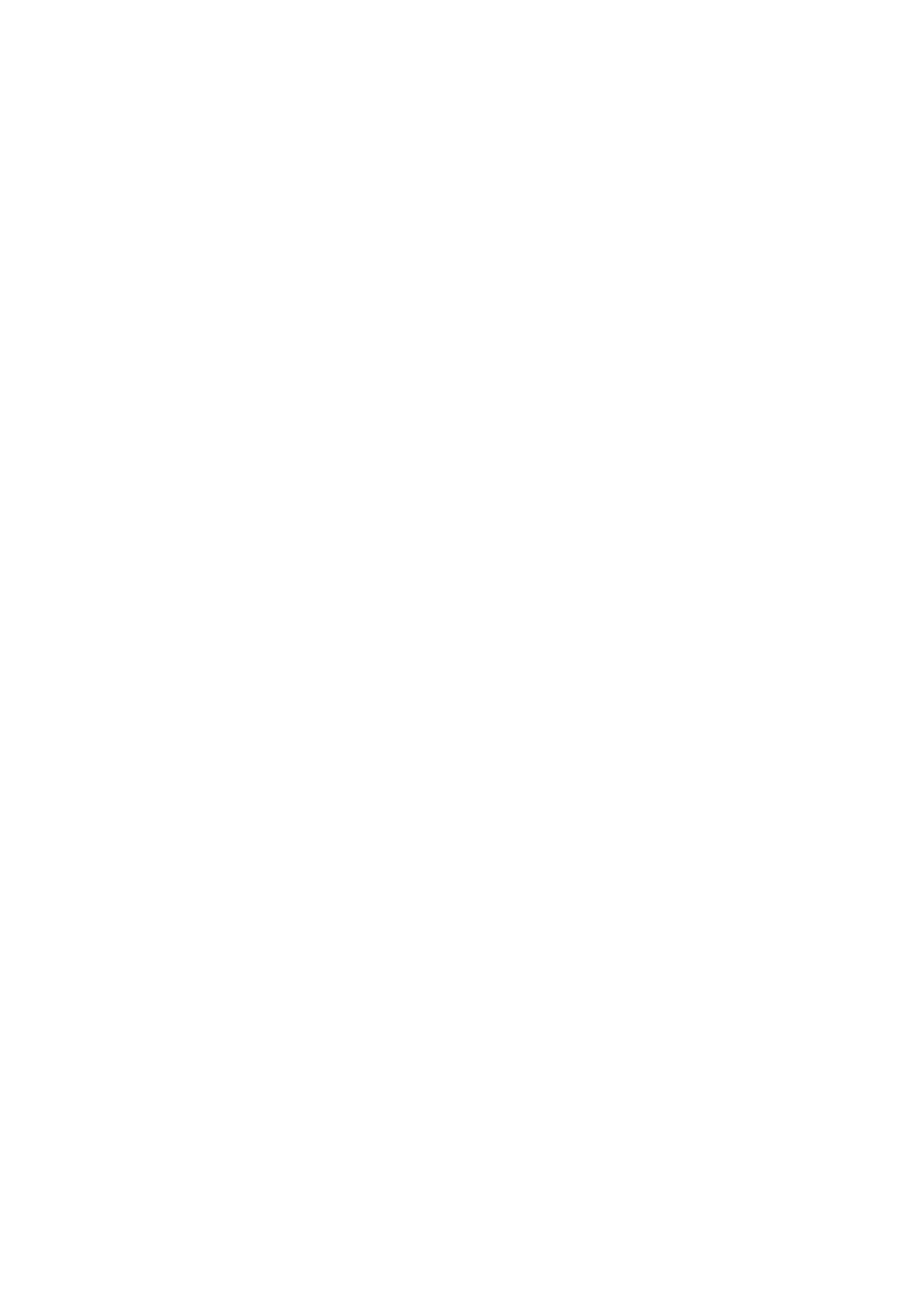## <span id="page-4-0"></span>**I. OTC market developments in the first half of 2009**

Data for the first half of 2009 are provisional. Final data, with a detailed analysis of the recent trends, will be published in the forthcoming *BIS Quarterly Review*, to be released on 7 December 2009.

Notional amounts of all types of OTC contracts rebounded somewhat to stand at \$605 trillion at the end of June 2009, [1](#page-4-1)0% above the level six months before (Graph 1, left-hand panel).<sup>1</sup> In contrast, gross market values<sup>[2](#page-4-2)</sup> decreased by 21% to \$25 trillion (Graph 1, right-hand panel). Similarly, gross credit exposures<sup>[3](#page-4-3)</sup> fell by 18% from an end-2008 peak of \$4.5 trillion to \$3.7 trillion. Meanwhile, notional amounts of CDS contracts continued to decline, albeit at a slower pace than in the second half of 2008, and CDS gross market values shrank by 42%, following an increase of 60% during the previous six-month period.



• *OTC interest rate derivatives*. Notional amounts recovered to stand at \$437 trillion at the end of June 2009, 13% above the level six months earlier (Graph 2, left-hand and centre panels; Table 3). The increase was concentrated in maturities greater than five years. Gross market values fell by 14% to \$15 trillion, with swaps accounting for most of the decrease. Outstanding volumes of option contracts grew

 $\overline{a}$ 

<sup>1</sup> Substantial revisions resulted in notional amounts outstanding at end-December 2008 being revised down by almost 8%. Gross market values were revised down 5%, while gross credit exposures were revised down 9% (see Annex 1 for details by risk category).

<sup>2</sup> Gross market values, which measure the cost of replacing all existing contracts, provide a measure of market risk.

<span id="page-4-3"></span><span id="page-4-2"></span><span id="page-4-1"></span><sup>3</sup> Gross credit exposures take into account legally enforceable bilateral netting agreements. Excluding CDS contracts for all countries except the United States.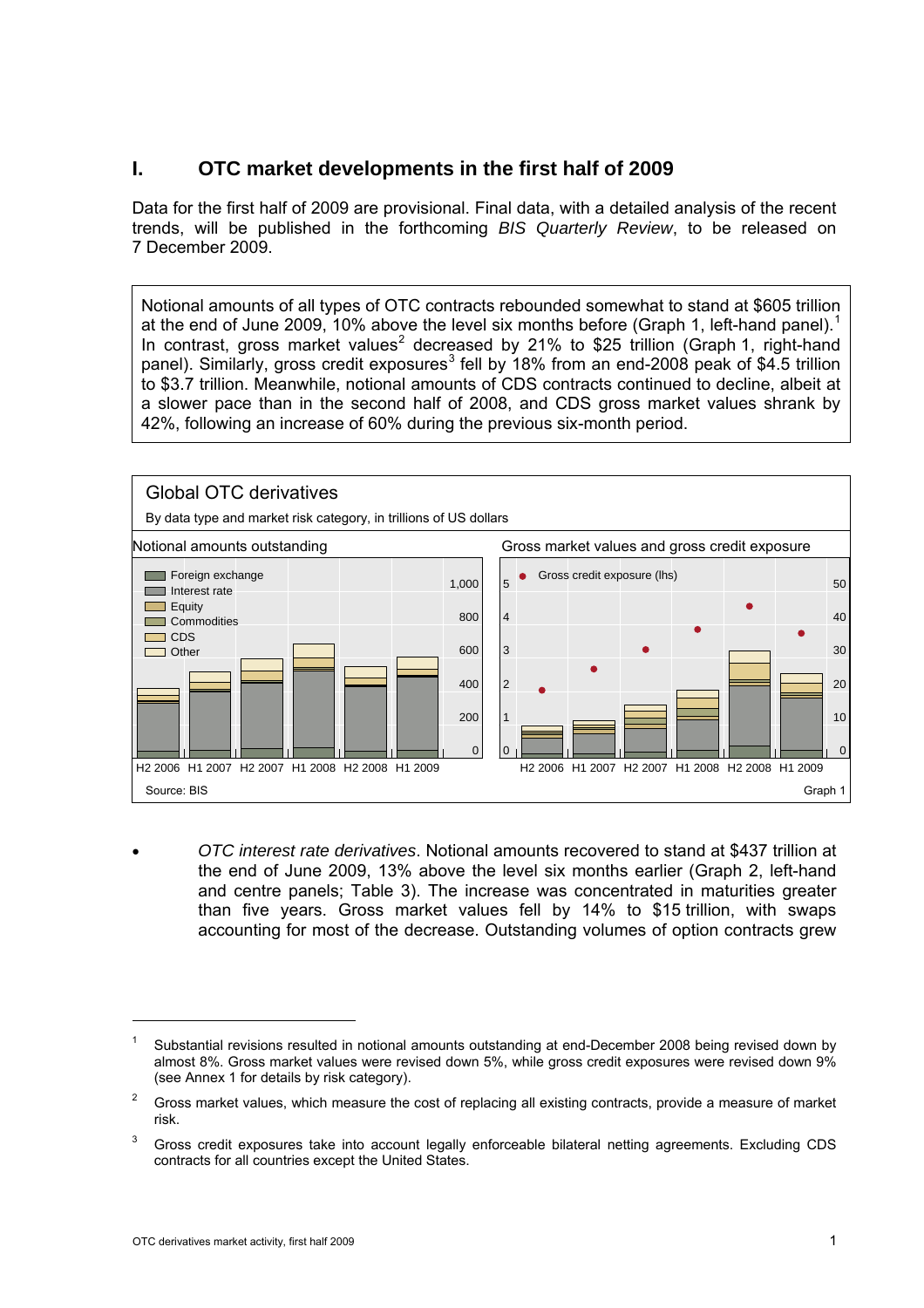

18% to \$49 trillion, but gross market values declined 2%. The amounts of outstanding forward rate agreements (FRAs) went up 34% to \$47 trillion, while gross market values declined 7% to \$130 billion.

- *FX derivatives*. Increased market activity was reflected in a 10% rebound to \$49 trillion in notional amounts of foreign exchange derivatives outstanding. However, gross market values declined by 31%, partly reversing the 59% increase in the second half of 2008 (Table 2).
- *Equity derivatives*. In the first half of 2009, notional amounts of equity derivatives rose by 7% to \$6.6 trillion, while market values remained 16% below the level of end-year 2008.
- *Commodity derivatives*. Amounts outstanding of commodity derivatives stabilised in June 2009 at \$3.7 trillion, after a 71% drop in the second half of 2008. While gold contracts recovered 28%, to stand at \$0.4 trillion outstanding at the end of June 2009, other commodity derivatives continued to slide, falling 5% to \$3.3 trillion. Gross market values of commodity contracts declined further (by 17%).
- *Credit default swaps*. Notional amounts outstanding of CDS contracts continued to shrink (by 14%, after a 27% reduction in the second half of 2008), to \$36 trillion at the end of June 2009 (Graph 2, right-hand panel; Table 4). The gross market value of CDS contracts declined by 42%, due to declines in inter-dealer business and contracts with other financial institutions.
- *Concentration*. According to the Herfindahl indices calculated on the basis of responses from individual dealers, concentration increased slightly in some market segments in the first half of 2009. Interest rate derivatives in US dollars and sterling saw a slight increase in concentration across all contract types, albeit from comparatively low levels (Table 6a). In the case of sterling contracts, the increase in concentration was more noticeable for inter-dealer contracts (Table 6d).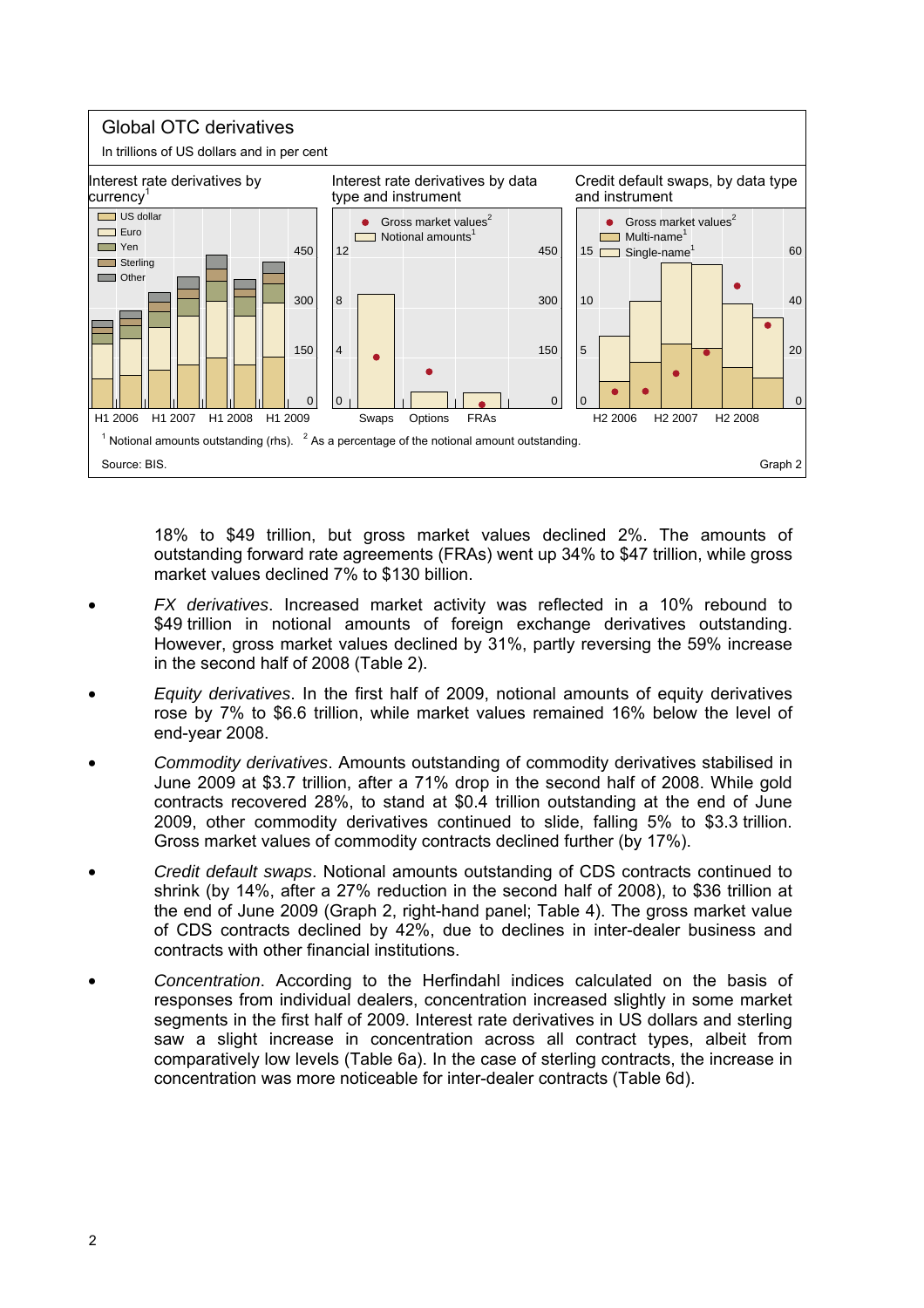## <span id="page-6-0"></span>**II. Statistical notes**

## **1. Coverage**

As of end-June 1998, the central banks of the G10 countries introduced reporting by leading global dealers as a regular feature in the collection of statistics on derivatives markets. The objective of this reporting exercise is to obtain reasonably comprehensive and internationally consistent information on the size and structure of over-the-counter (OTC) derivatives markets.

The semiannual OTC derivatives market statistics (Tables 1 to 3) provide data on notional amounts and gross market values outstanding for forwards, swaps and options of foreign exchange, interest rate, equity, commodity and credit derivatives. All published figures are adjusted for double-counting resulting from positions between reporting institutions. Notional amounts outstanding are adjusted by halving positions vis-à-vis other reporting dealers. Gross market values are adjusted by adding the total gross positive market value of contracts to the absolute value of the gross of the negative market value of contracts with non-reporting counterparties only.

As of end-June 2004, the BIS began releasing statistics on concentration measures in the context of the semiannual OTC derivatives statistics. The central banks of the G10 countries provided the BIS with data back to June 1998, including concentration measures for foreign exchange, interest rate and equity-linked derivatives (Tables 6a to 6i).

In response to a request from the Committee on the Global Financial System (CGFS), as of end-December 2004 the BIS began releasing semiannual statistics on credit default swaps (CDS) (Tables 4 and 5). These include notional amounts outstanding and gross market values for single- and multi-name instruments. As of December 2005, additional information by counterparty, sector and rating has been made available.

## **2. Definitions**

#### *2.1 Types of data collected*

**Notional amounts outstanding:** Nominal or notional amounts outstanding are defined as the gross nominal or notional value of all deals concluded and not yet settled on the reporting date. For contracts with *variable nominal or notional principal amounts*, the basis for reporting is the nominal or notional principal amounts at the time of reporting.

Nominal or notional amounts outstanding provide a measure of market size and a reference from which contractual payments are determined in derivatives markets. However, such amounts are generally not those truly at risk. The amounts at risk in derivatives contracts are a function of the price level and/or volatility of the financial reference index used in the determination of contract payments, the duration and liquidity of contracts, and the creditworthiness of counterparties. They are also a function of whether an exchange of notional principal takes place between counterparties. Gross market values provide a more accurate measure of the scale of financial risk transfer taking place in derivatives markets.

**Gross positive and negative market values:** Gross market values are defined as the sums of the absolute values of all open contracts with either positive or negative replacement values evaluated at market prices prevailing on the reporting date. Thus, the gross positive market value of a dealer's outstanding contracts is the sum of the replacement values of all contracts that are in a current gain position to the reporter at current market prices (and therefore, if they were settled immediately, would represent claims on counterparties). The gross negative market value is the sum of the values of all contracts that have a negative value on the reporting date (ie those that are in a current loss position and therefore, if they were settled immediately, would represent liabilities of the dealer to its counterparties).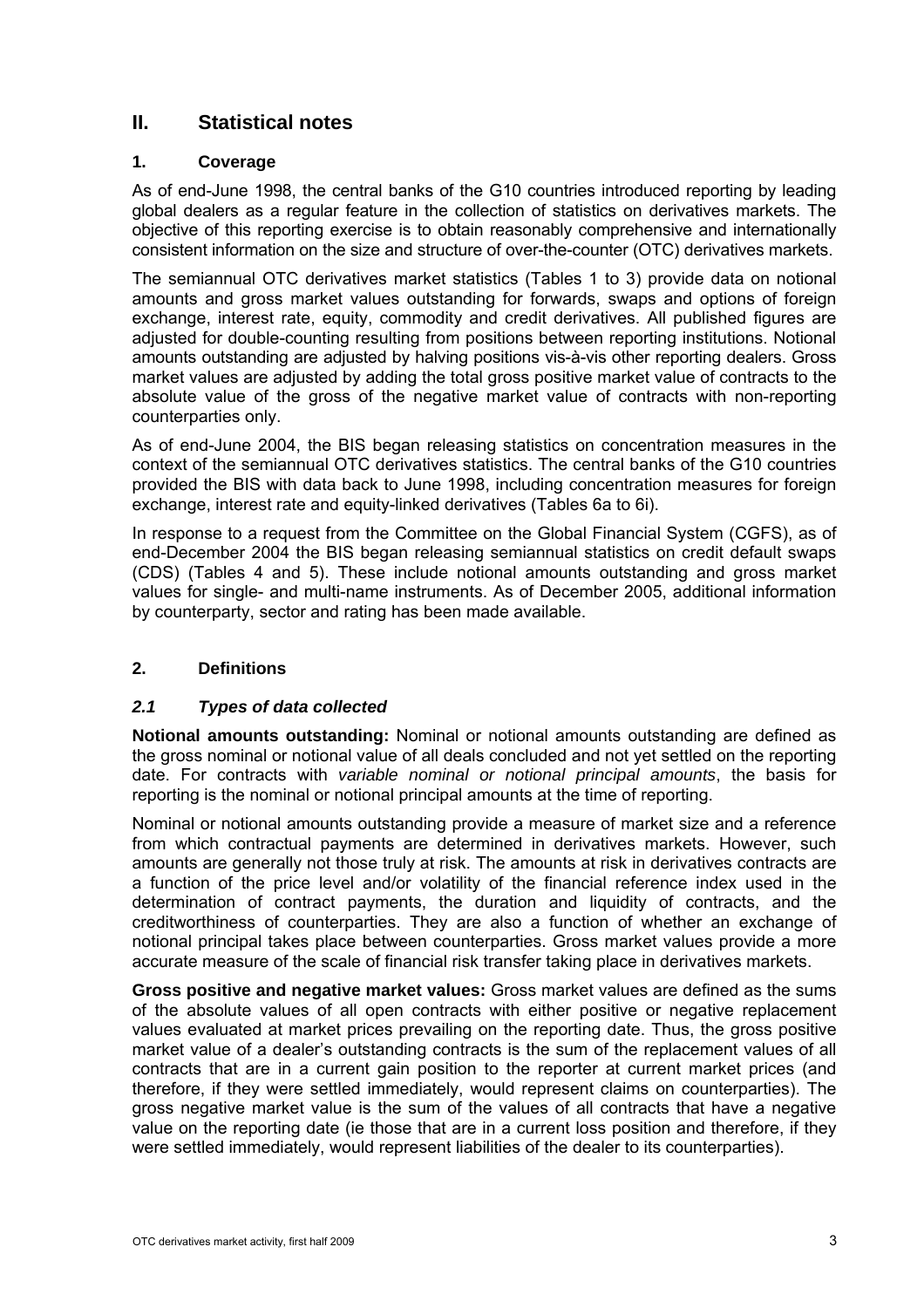<span id="page-7-0"></span>The term "gross" is used to indicate that contracts with positive and negative replacement values with the same counterparty are not netted. Nor are the sums of positive and negative contract values within a market risk category such as foreign exchange contracts, interest rate contracts, equities and commodities set off against one another.

As stated above, gross market values supply information about the potential scale of market risk in derivatives transactions. Furthermore, gross market value at current market prices provides a measure of economic significance that is readily comparable across markets and products.

**Current credit exposure and liabilities:** Current credit exposure represents the gross value of contracts that have a positive market value after taking account of legally enforceable bilateral netting agreements. Liabilities arising from OTC derivatives contracts represent the gross value of contracts that have a negative market value taking account of legally enforceable bilateral netting agreements.

**Herfindahl index:** The Herfindahl index represents a measure of market concentration and is defined as the sum of the squares of the market shares of each individual institution. It ranges from 0 to 10,000. The more concentrated the market, the higher the measure becomes. If the market is fully concentrated (only one institution), the measure will have the (maximum) value of 10,000.

#### *2.2 Instrument types*

Forward contracts: Forward contracts represent agreements for delayed delivery of financial instruments or commodities in which the buyer agrees to purchase and the seller agrees to deliver, at a specified future date, a specified instrument or commodity at a specified price or yield. Forward contracts are generally not traded on organised exchanges and their contractual terms are not standardised. The reporting exercise also includes transactions where only the difference between the contracted forward outright rate and the prevailing spot rate is settled at maturity, such as non-deliverable forwards (ie forwards which do not require physical delivery of a non-convertible currency) and other contracts for differences.

**Swaps:** Swaps are transactions in which two parties agree to exchange payment streams based on a specified notional amount for a specified period. Forward-starting swap contracts are reported as swaps.

**Options:** Option contracts convey either the right or the obligation, depending upon whether the reporting institution is the purchaser or the writer, respectively, to buy or sell a financial instrument or commodity at a specified price up to a specified future date.

#### *2.3 Specific definitions for credit default swaps*

**Single-name CDS:** A credit derivative where the reference entity is a single name.

**Multi-name CDS:** A contract where the reference entity is more than one name, as in portfolio or basket CDS or CDS indices. A basket CDS is a CDS where the credit event is the default of some combination of the credits in a specified basket of credits.

## **3. Data availability and next publication date**

Detailed tables on OTC derivatives and concentration measures from end-June 1998 are available, with their main breakdowns, under www.bis.org/statistics/derstats.htm on the BIS website.

These published data may be subject to revisions. In most cases such revisions are likely to be minor. Should significant revisions occur, users will be informed of the revisions on the BIS website.

The next OTC derivatives statistics, covering the second half of 2009, will be released no later than 10 May 2010.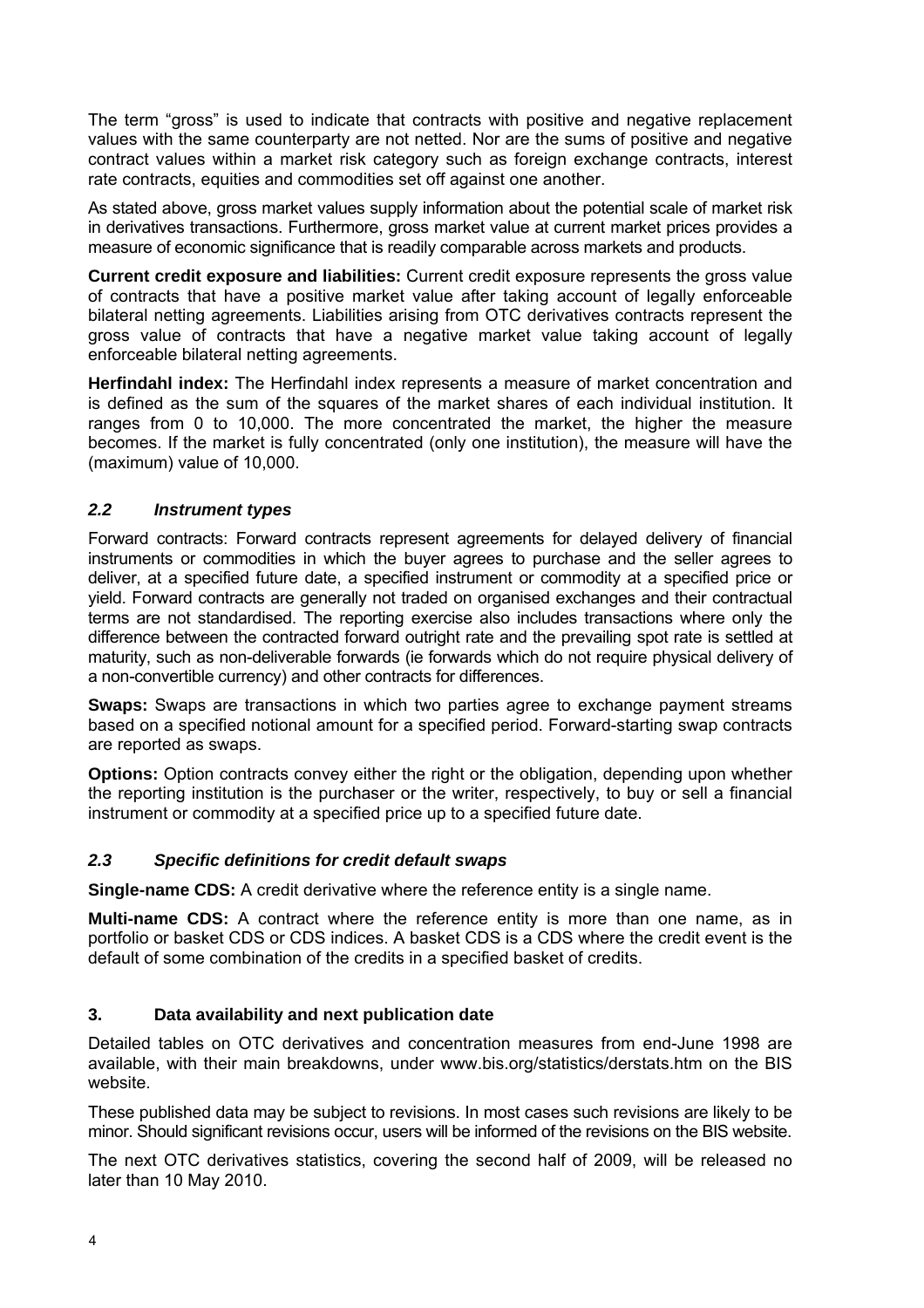## <span id="page-8-0"></span>**III. Statistical tables and annex on revisions**

|                                                 | Table 1             |                              |                     |                                            |                     |                     |                           |               |  |  |
|-------------------------------------------------|---------------------|------------------------------|---------------------|--------------------------------------------|---------------------|---------------------|---------------------------|---------------|--|--|
|                                                 |                     |                              |                     | Global OTC derivatives market <sup>1</sup> |                     |                     |                           |               |  |  |
| Amounts outstanding, in billions of US dollars  |                     |                              |                     |                                            |                     |                     |                           |               |  |  |
|                                                 |                     | Notional amounts outstanding |                     |                                            |                     |                     | <b>Gross market value</b> |               |  |  |
|                                                 | H <sub>2</sub> 2007 | H1 2008                      | H <sub>2</sub> 2008 | H1 2009                                    | H <sub>2</sub> 2007 | H <sub>1</sub> 2008 | H <sub>2</sub> 2008       | H1 2009       |  |  |
| <b>GRAND TOTAL</b>                              | 595,738             | 683,814                      | 547,371             | 604,622                                    | 15,834              | 20,375              | 32,244                    | 25,372        |  |  |
| A. Foreign exchange contracts                   | 56,238              | 62,983                       | 44,200              | 48,775                                     | 1,807               | 2,262               | 3,591                     | 2,470         |  |  |
| Outright forwards<br>and forex swaps            | 29,144              | 31,966                       | 21,266              | 23,107                                     | 675                 | 802                 | 1,615                     | 870           |  |  |
| Currency swaps                                  | 14,347              | 16,307                       | 13,322              | 15,072                                     | 817                 | 1,071               | 1,421                     | 1,211         |  |  |
| Options                                         | 12,748              | 14,710                       | 9,612               | 10,596                                     | 315                 | 388                 | 555                       | 389           |  |  |
| Memo: Exchange-traded contracts <sup>2</sup>    | 291                 | 367                          | 225                 | 240                                        | .                   |                     |                           | .             |  |  |
| B. Interest rate contracts <sup>3</sup>         | 393,138             | 458,304                      | 385,896             | 437,198                                    | 7,177               | 9,263               | 18,011                    | 15,478        |  |  |
| <b>FRAs</b>                                     | 26,599              | 39,370                       | 35,002              | 46,798                                     | 41                  | 88                  | 140                       | 130           |  |  |
| Swaps                                           | 309,588             | 356,772                      | 309,760             | 341,886                                    | 6,183               | 8,056               | 16.436                    | 13,934        |  |  |
| Options                                         | 56,951              | 62,162                       | 41,134              | 48,513                                     | 953                 | 1,120               | 1,435                     | 1,414         |  |  |
| Memo: Exchange-traded contracts <sup>2</sup>    | 71,051              | 73,779                       | 52,711              | 57,732                                     |                     | $\cdots$            | $\cdots$                  | $\ldots$      |  |  |
| C. Equity-linked contracts                      | 8,469               | 10,177                       | 6,159               | 6,619                                      | 1,142               | 1,146               | 1,051                     | 879           |  |  |
| Forwards and swaps                              | 2,233               | 2,657                        | 1,553               | 1,709                                      | 239                 | 283                 | 323                       | 225           |  |  |
| Options                                         | 6,236               | 7,521                        | 4,607               | 4,910                                      | 903                 | 863                 | 728                       | 654           |  |  |
| Memo: Exchange-traded contracts <sup>2</sup>    | 7,735               | 7,860                        | 4,928               | 5,477                                      |                     | .                   | .                         | $\ldots$      |  |  |
| D. Commodity contracts <sup>4</sup>             | 8,455               | 13,229                       | 3,820               | 3,729                                      | 1,898               | 2,209               | 829                       | 689           |  |  |
| Gold                                            | 595                 | 649                          | 332                 | 425                                        | 70                  | 68                  | 55                        | 43            |  |  |
| Other                                           | 7,861               | 12,580                       | 3,489               | 3,304                                      | 1,829               | 2,141               | 774                       | 646           |  |  |
| Forwards and swaps                              | 5,085               | 7,561                        | 1,995               | 1,772                                      | .                   |                     |                           | $\cdots$      |  |  |
| Options                                         | 2,776               | 5,019                        | 1,493               | 1,533                                      | $\cdots$            | $\ldots$            | $\cdots$                  | $\sim$ $\sim$ |  |  |
| E. Credit default swaps <sup>5</sup>            | 58,244              | 57,403                       | 41,883              | 36,046                                     | 2,020               | 3,192               | 5,116                     | 2,987         |  |  |
| Single-name instruments                         | 32,486              | 33,412                       | 25,740              | 24,112                                     | 1,158               | 1,901               | 3,263                     | 1,953         |  |  |
| Multi-name instruments                          | 25,757              | 23,991                       | 16,143              | 11,934                                     | 862                 | 1,291               | 1,854                     | 1,034         |  |  |
| F. Unallocated <sup>6</sup>                     | 71,194              | 81,719                       | 65,413              | 72,255                                     | 1,790               | 2,303               | 3,645                     | 2,868         |  |  |
| <b>GROSS CREDIT EXPOSURE<sup>7</sup></b>        |                     |                              |                     |                                            | 3,256               | 3,859               | 4,555                     | 3,744         |  |  |
| Memo: Exchange-traded contracts <sup>2, 8</sup> | 79,078              | 82,006                       | 57,864              | 63,449                                     | $\ddotsc$           | $\ddotsc$           |                           | $\ldots$      |  |  |

<sup>1</sup> All figures are adjusted for double-counting. Notional amounts outstanding have been adjusted by halving positions vis-à-vis other reporting dealers. Gross market values have been calculated as the sum of the total gross positive market value of contracts and the absolute value of the gross negative market value of contracts with non-reporting counterparties. <sup>2</sup> Sources: FOW TRADEdata; Futures Industry Association; various futures and options exchanges. <sup>3</sup> Single currency contracts only. <sup>4</sup> Adjustments for double-counting partly estimated. <sup>5</sup> See Tables 4 and 5. <sup>6</sup> Includes foreign exchange, interest rate, equity, commodity and credit derivatives of non-reporting institutions, based on the latest Triennial Central Bank Survey of Foreign Exchange and Derivatives Market Activity, in 2007. <sup>7</sup> Gross market values after taking into account legally enforceable bilateral netting agreements. Excludes CDS contracts for all countries except the United States. <sup>8</sup> Excludes commodity contracts.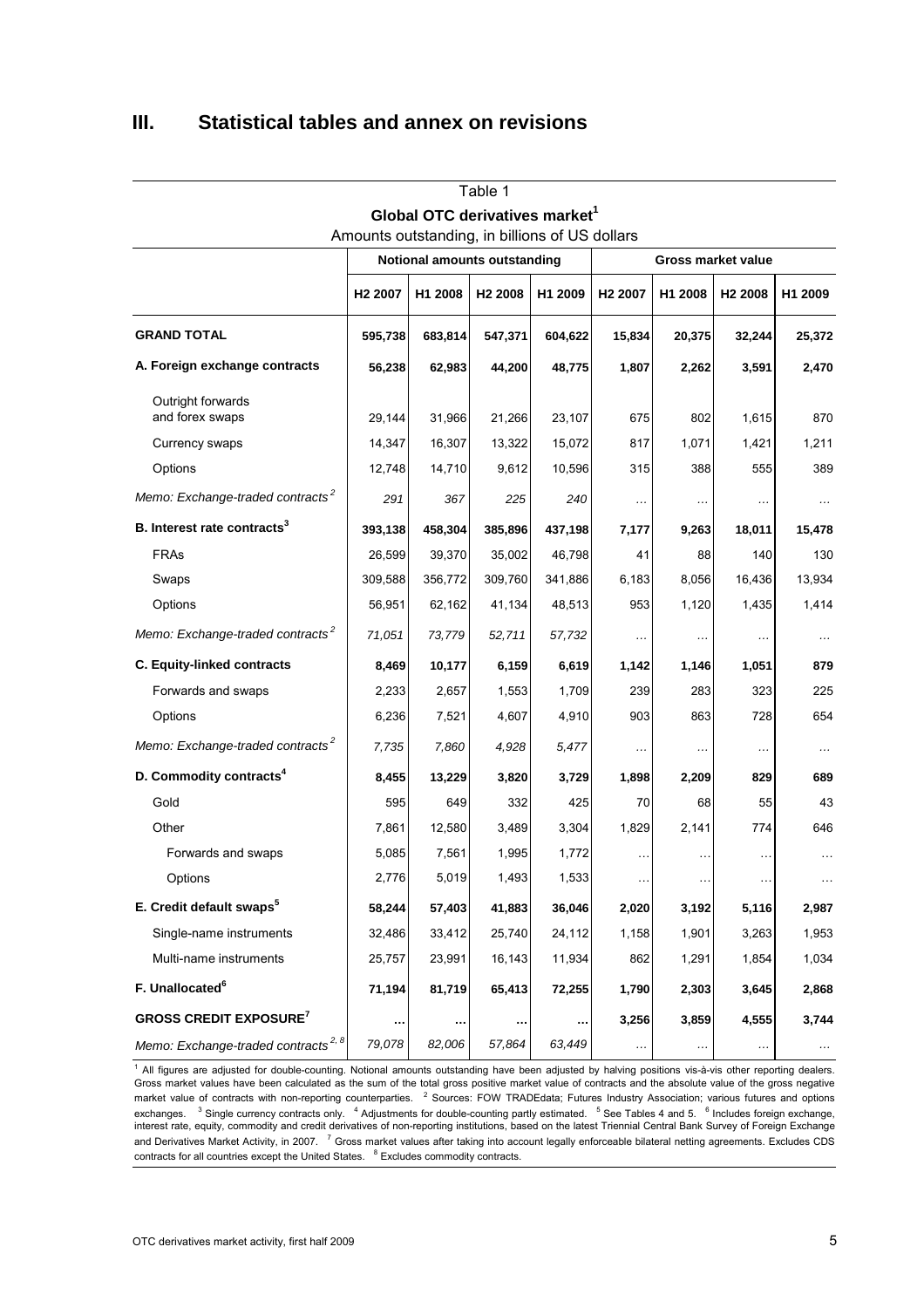## Global OTC foreign exchange derivatives market<sup>1, 2</sup>

|                                              |                     | <b>Notional amounts outstanding</b> |                     |         | <b>Gross market values</b> |           |                     |           |  |  |  |
|----------------------------------------------|---------------------|-------------------------------------|---------------------|---------|----------------------------|-----------|---------------------|-----------|--|--|--|
|                                              | H <sub>2</sub> 2007 | H1 2008                             | H <sub>2</sub> 2008 | H1 2009 | H <sub>2</sub> 2007        | H1 2008   | H <sub>2</sub> 2008 | H1 2009   |  |  |  |
| <b>Total contracts</b>                       | 56,238              | 62,983                              | 44,200              | 48,775  | 1,807                      | 2,262     | 3,591               | 2,470     |  |  |  |
| With reporting dealers                       | 21,334              | 24,845                              | 18,810              | 18,891  | 594                        | 782       | 1,459               | 892       |  |  |  |
| With other financial institutions            | 24,357              | 26,775                              | 17,223              | 21,441  | 806                        | 995       | 1,424               | 1,066     |  |  |  |
| With non-financial customers                 | 10,548              | 11,362                              | 8,166               | 8,442   | 407                        | 484       | 708                 | 512       |  |  |  |
|                                              |                     |                                     |                     |         |                            |           |                     |           |  |  |  |
| Up to 1 year <sup>3</sup>                    | 40,316              | 43,639                              | 31,076              | 30,302  | $\cdots$                   | .         |                     |           |  |  |  |
| Between 1 and 5 years <sup>3</sup>           | 8,553               | 10,701                              | 9,049               | 9,698   | $\ddotsc$                  | $\ddotsc$ | .                   | $\ddotsc$ |  |  |  |
| Over 5 years <sup>3</sup>                    | 7,370               | 8,643                               | 4,075               | 8,775   | $\ddotsc$                  | $\ddotsc$ |                     | $\cdots$  |  |  |  |
| US dollar                                    | 46,947              | 52,152                              | 37,516              | 40,737  | 1,471                      | 1,838     | 2,846               | 1,961     |  |  |  |
| Euro                                         | 21,806              | 25,963                              | 18,583              | 20,653  | 790                        | 1,010     | 1,409               | 1,032     |  |  |  |
| Yen                                          | 12,857              | 13,616                              | 11,292              | 11,438  | 371                        | 433       | 884                 | 531       |  |  |  |
| Sterling                                     | 7,979               | 8,377                               | 4,732               | 6,213   | 260                        | 280       | 633                 | 435       |  |  |  |
| Swiss franc                                  | 3,662               | 3,964                               | 3,034               | 3,072   | 91                         | 119       | 194                 | 103       |  |  |  |
| Canadian dollar                              | 2,404               | 2,226                               | 1,568               | 1,735   | 134                        | 93        | 123                 | 95        |  |  |  |
| Swedish krona                                | 1,525               | 1,589                               | 1,178               | 1,255   | 29                         | 30        | 88                  | 54        |  |  |  |
| Other                                        | 15,297              | 18,078                              | 10,495              | 12,447  | 470                        | 721       | 1,007               | 729       |  |  |  |
| Memo: Exchange-traded contracts <sup>4</sup> | 291                 | 367                                 | 225                 | 240     | $\cdots$                   | .         | .                   |           |  |  |  |

## Amounts outstanding, in billions of US dollars

 $^1$  See footnote 1 to Table 1.  $^2$  Counting both currency sides of every foreign exchange transaction means that the currency breakdown sums to 200% of the aggregate.  $3$  Residual maturity.  $4$  See footnote 2 to Table 1.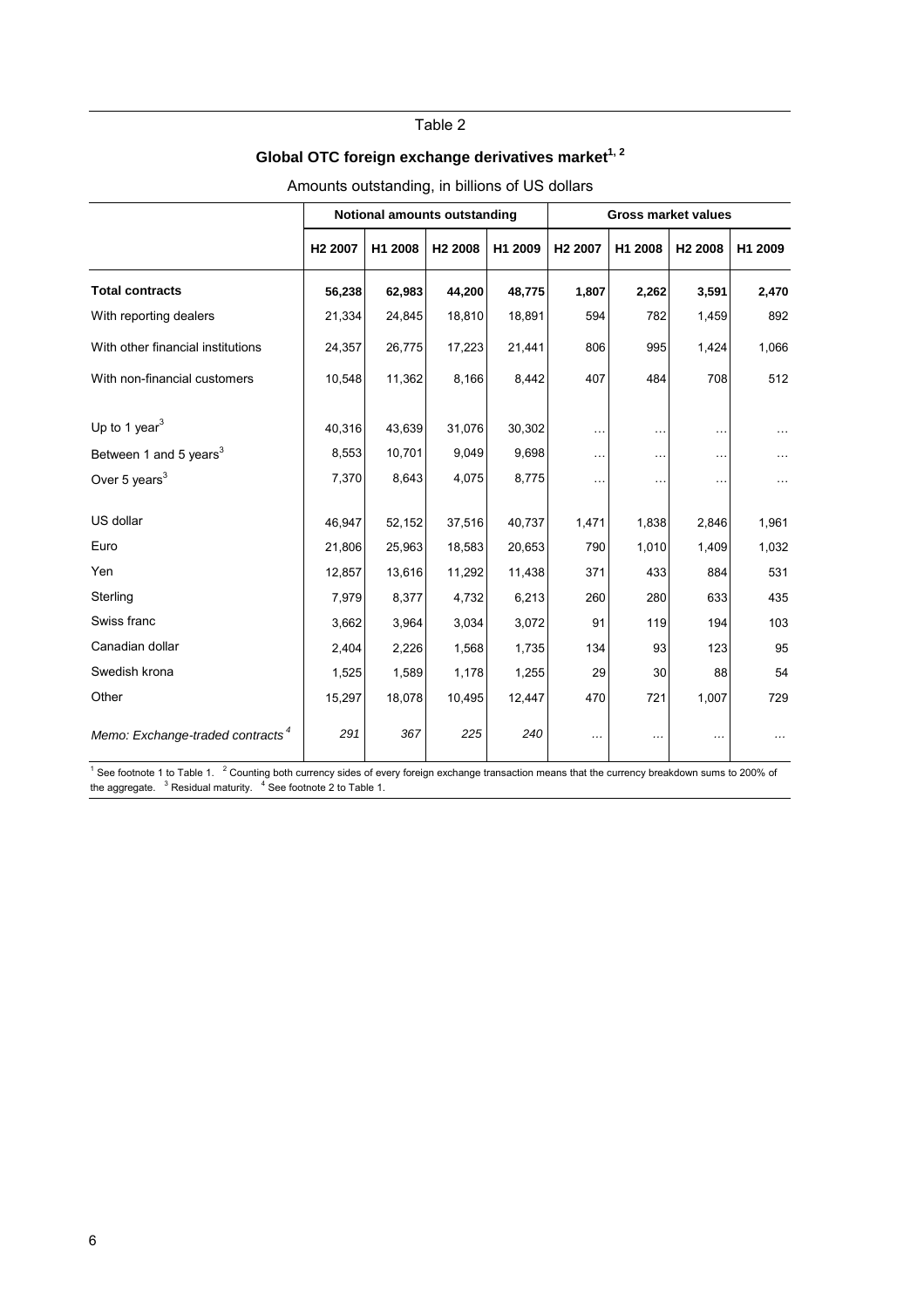## **Global OTC interest rate derivatives market<sup>1</sup>**

|                                                                                                 |                     | Notional amounts outstanding |                     |         | Gross market values |         |                     |          |  |  |  |
|-------------------------------------------------------------------------------------------------|---------------------|------------------------------|---------------------|---------|---------------------|---------|---------------------|----------|--|--|--|
|                                                                                                 | H <sub>2</sub> 2007 | H1 2008                      | H <sub>2</sub> 2008 | H1 2009 | H <sub>2</sub> 2007 | H1 2008 | H <sub>2</sub> 2008 | H1 2009  |  |  |  |
| <b>Total contracts</b>                                                                          | 393,138             | 458,304                      | 385,896             | 437,198 | 7,177               | 9,263   | 18,011              | 15,478   |  |  |  |
| With reporting dealers                                                                          | 157,245             | 188,982                      | 160,261             | 148,150 | 2,774               | 3,554   | 6,889               | 4,759    |  |  |  |
| With other financial institutions                                                               | 193,107             | 223,023                      | 187,885             | 250,069 | 3,786               | 4,965   | 10,051              | 9,928    |  |  |  |
| With non-financial customers                                                                    | 42,786              | 46,299                       | 37,749              | 38,979  | 617                 | 745     | 1,071               | 790      |  |  |  |
| Up to 1 year <sup>2</sup>                                                                       | 127,601             | 153,181                      | 152,060             | 159,143 | .                   |         |                     |          |  |  |  |
| Between 1 and 5 years <sup>2</sup>                                                              | 134,713             | 150,096                      | 124,731             | 128,301 | .                   | .,      | .                   | $\cdots$ |  |  |  |
| Over 5 years <sup>2</sup>                                                                       | 130,824             | 155,028                      | 109,104             | 149,754 |                     |         |                     | $\cdots$ |  |  |  |
| US dollar                                                                                       | 129,756             | 149,813                      | 129,898             | 154,167 | 3,219               | 3,601   | 9,911               | 6,473    |  |  |  |
| Euro                                                                                            | 146,082             | 171,877                      | 146,085             | 160,646 | 2,688               | 3,910   | 5,128               | 6,255    |  |  |  |
| Yen                                                                                             | 53,099              | 58,056                       | 57,425              | 57,451  | 401                 | 380     | 847                 | 800      |  |  |  |
| Sterling                                                                                        | 28,390              | 38,619                       | 23,532              | 32,591  | 430                 | 684     | 1,161               | 1,117    |  |  |  |
| Swiss franc                                                                                     | 4,101               | 5,253                        | 4,940               | 4,713   | 42                  | 71      | 115                 | 121      |  |  |  |
| Canadian dollar                                                                                 | 3,014               | 3,286                        | 2,631               | 3,227   | 37                  | 60      | 181                 | 141      |  |  |  |
| Swedish krona                                                                                   | 5,176               | 6,454                        | 4,503               | 5,294   | 43                  | 73      | 114                 | 118      |  |  |  |
| Other                                                                                           | 23,520              | 24,946                       | 16,883              | 19,108  | 317                 | 484     | 555                 | 453      |  |  |  |
| Memo: Exchange-traded contracts <sup>3</sup>                                                    | 71,051              | 73,779                       | 52,711              | 57,732  | .                   | .       | .                   | $\cdots$ |  |  |  |
| <sup>1</sup> See footnote 1 to Table 1. $^2$ Residual maturity. $^3$ See footnote 2 to Table 1. |                     |                              |                     |         |                     |         |                     |          |  |  |  |

Amounts outstanding, in billions of US dollars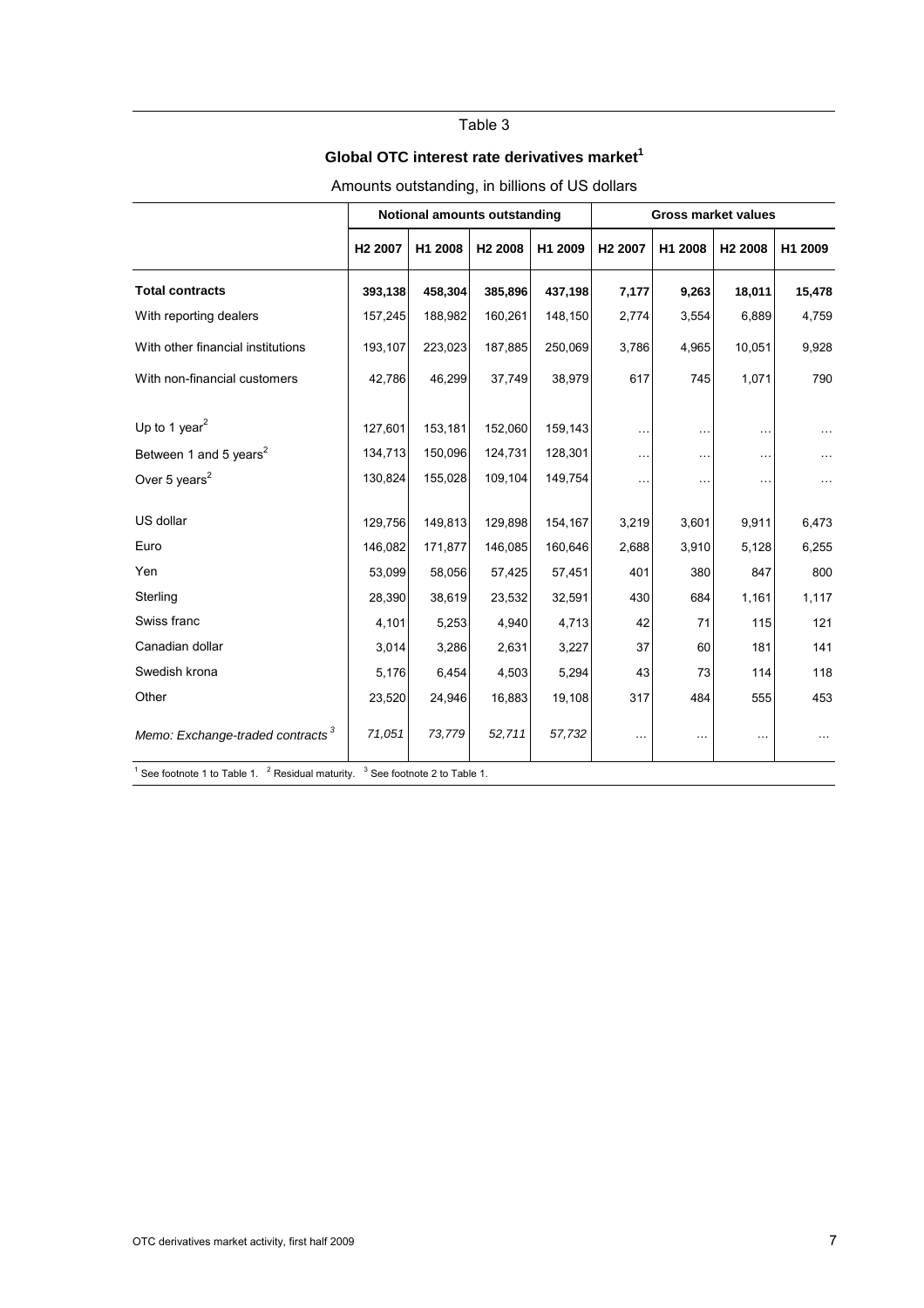## **Credit default swap market<sup>1</sup>**

## Amounts outstanding, in billions of US dollars

|                                                                                                                                                                                 |               |             | <b>Gross market values</b> |               |                     |              |               |             |              |          |                           |                      |
|---------------------------------------------------------------------------------------------------------------------------------------------------------------------------------|---------------|-------------|----------------------------|---------------|---------------------|--------------|---------------|-------------|--------------|----------|---------------------------|----------------------|
|                                                                                                                                                                                 |               | H1 2008     |                            |               | H <sub>2</sub> 2008 |              |               | H1 2009     |              |          |                           |                      |
|                                                                                                                                                                                 | <b>Bought</b> | <b>Sold</b> | <b>Total</b>               | <b>Bought</b> | <b>Sold</b>         | <b>Total</b> | <b>Bought</b> | <b>Sold</b> | <b>Total</b> | H1 2008  | H <sub>2</sub> 2008       | H1 2009              |
| <b>Total contracts</b>                                                                                                                                                          | 45,946        | 44,618      | 57,403                     | 33,879        | 33,038              | 41,883       | 27,995        | 27,235      | 36,046       | 3,192    | 5,116                     | 2,987                |
| With reporting dealers                                                                                                                                                          | 33,402        | 32,921      | 33,161                     | 25,046        | 25,024              | 25,035       | 19,237        | 19,131      | 19,184       | 1,687    | 2,938                     | 1,476                |
| With other financial institutions                                                                                                                                               | 12,010        | 11,287      | 23,297                     | 8,527         | 7,827               | 16,353       | 7,942         | 7,405       | 15,347       | 1,441    | 2,085                     | 1,332                |
| Banks and securities firms                                                                                                                                                      | 6,985         | 6,698       | 13,683                     | 5,841         | 5,505               | 11,346       | 5,618         | 5,455       | 11,073       | 740      | 1,333                     | 858                  |
| Insurance firms                                                                                                                                                                 | 279           | 119         | 398                        | 284           | 115                 | 399          | 268           | 118         | 386          | 26       | 54                        | 49                   |
| Other                                                                                                                                                                           | 4,746         | 4,469       | 9,216                      | 2,401         | 2,207               | 4,608        | 2,056         | 1,832       | 3,888        | 675      | 698                       | 425                  |
| With non-financial customers                                                                                                                                                    | 534           | 410         | 944                        | 307           | 188                 | 495          | 816           | 699         | 1,516        | 65       | 93                        | 179                  |
| Up to 1 year                                                                                                                                                                    | 3,327         | 3,092       | 3,968                      | 2,438         | 2,340               | 2,978        | 3,024         | 2,917       | 3,839        | $\cdots$ | $\ddotsc$                 | $\ldots$             |
| Between 1 and 5 years                                                                                                                                                           | 29,538        | 29,145      | 36,923                     | 21,475        | 21,122              | 26,725       | 17,950        | 17,685      | 23,200       | $\cdots$ | $\ddotsc$                 | $\ldots$             |
| Over 5 years                                                                                                                                                                    | 13,081        | 12,381      | 16,511                     | 9,966         | 9,576               | 12,180       | 7,022         | 6,632       | 9,007        | $\cdots$ | .                         | $\sim$ $\sim$ $\sim$ |
| Single-name credit default swaps <sup>2</sup>                                                                                                                                   | 26,704        | 25,875      | 33,412                     | 21,079        | 20,480              | 25,740       | 19,057        | 18,604      | 24,112       | 1,901    | 3,263                     | 1,953                |
| Multi-name credit default swaps                                                                                                                                                 | 19,243        | 18,743      | 23,991                     | 12,800        | 12,558              | 16,143       | 8,938         | 8,631       | 11,934       | 1,291    | 1,854                     | 1,034                |
| 1 Data on total CDS and gross market values are shown on a net basis. Data on CDS bought and sold are shown on a gross basis, ie not adjusted for inter-dealer double-counting. |               |             |                            |               |                     |              |               |             |              |          | <sup>2</sup> See Table 5. |                      |

 $8$  Orchivatives market activitives market activity, first half  $2000$ OTC derivatives market activity, first half 2009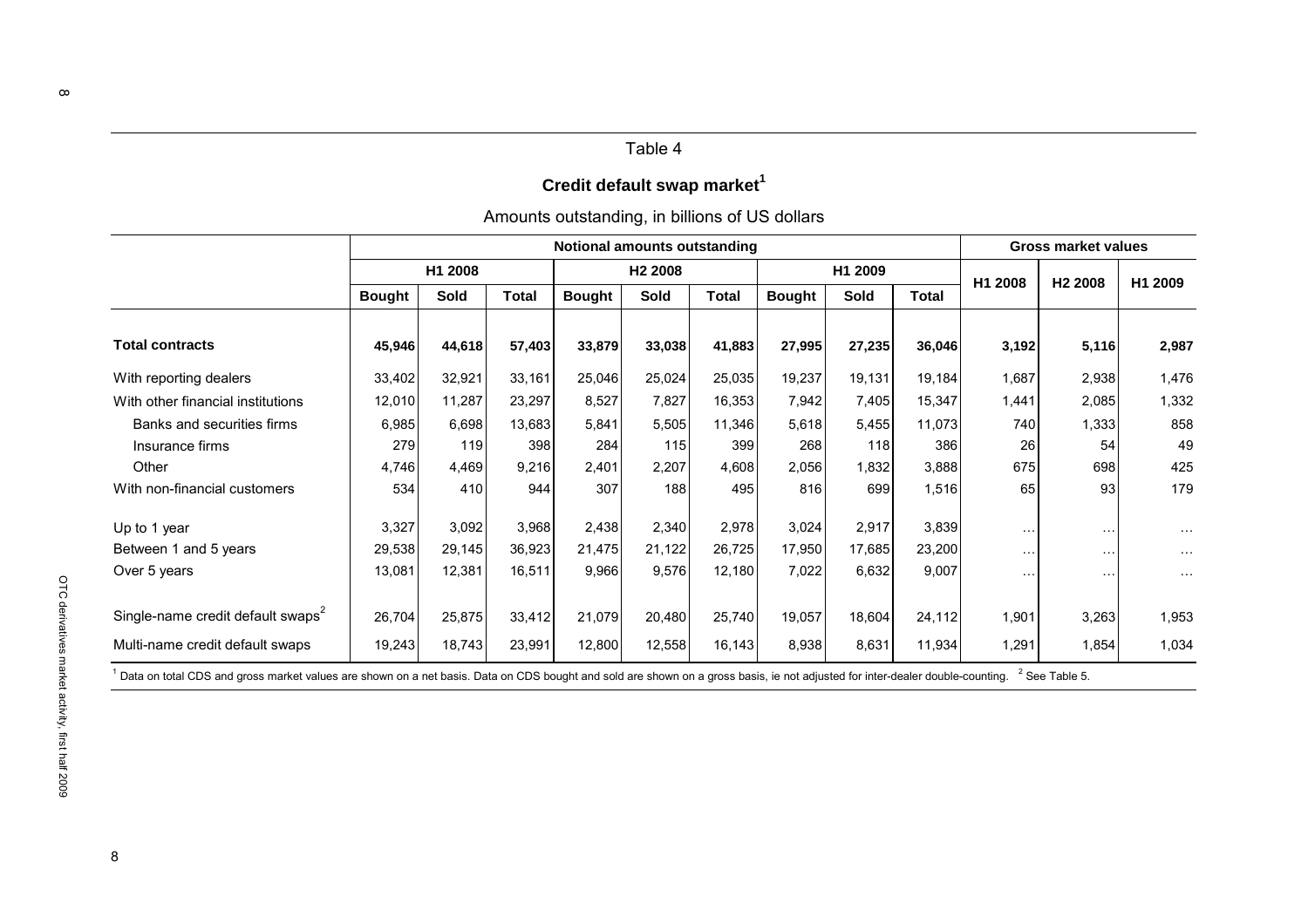|                                                |                                     |         |              | Credit default swap market' |                     |              |               |         |              |                      |                      |          |  |
|------------------------------------------------|-------------------------------------|---------|--------------|-----------------------------|---------------------|--------------|---------------|---------|--------------|----------------------|----------------------|----------|--|
| <b>Single-name instruments</b>                 |                                     |         |              |                             |                     |              |               |         |              |                      |                      |          |  |
| Amounts outstanding, in billions of US dollars |                                     |         |              |                             |                     |              |               |         |              |                      |                      |          |  |
|                                                | <b>Notional amounts outstanding</b> |         |              |                             |                     |              |               |         |              |                      |                      |          |  |
|                                                |                                     | H1 2008 |              |                             | H <sub>2</sub> 2008 |              |               | H1 2009 |              |                      | H <sub>2</sub> 2008  |          |  |
|                                                | <b>Bought</b>                       | Sold    | <b>Total</b> | <b>Bought</b>               | Sold                | <b>Total</b> | <b>Bought</b> | Sold    | <b>Total</b> | H1 2008              |                      | H1 2009  |  |
| <b>Total contracts</b>                         | 26,704                              | 25,875  | 33,412       | 21,079                      | 20,480              | 25,740       | 19,057        | 18,604  | 24,112       | 1,901                | 3,263                | 1,953    |  |
| With reporting dealers                         | 19,232                              | 19,100  | 19,166       | 15,887                      | 15,751              | 15,819       | 13,623        | 13,476  | 13,549       | 968                  | 1,898                | 997      |  |
| With other financial institutions              | 7,057                               | 6,589   | 13,646       | 4,996                       | 4,612               | 9,608        | 4,966         | 4,748   | 9,713        | 897                  | 1,307                | 851      |  |
| Banks and securities firms                     | 4,070                               | 3,745   | 7,814        | 3,328                       | 3,031               | 6,359        | 3,649         | 3,475   | 7,124        | 454                  | 811                  | 555      |  |
| Insurance firms                                | 146                                 | 96      | 242          | 185                         | 89                  | 274          | 143           | 97      | 240          | 18                   | 40                   | 33       |  |
| Other                                          | 2,841                               | 2,749   | 5,590        | 1.483                       | 1,492               | 2,976        | 1,173         | 1.176   | 2,349        | 425                  | 456                  | 262      |  |
| With non-financial customers                   | 415                                 | 185     | 600          | 196                         | 117                 | 313          | 469           | 381     | 850          | 36                   | 58                   | 106      |  |
| Up to 1 year                                   | 2,294                               | 2,150   | 2,786        | 1,866                       | 1,794               | 2,277        | 2,056         | 2,014   | 2,601        | $\cdots$             | .                    | $\cdots$ |  |
| Between 1 and 5 years                          | 17,511                              | 17,275  | 21,812       | 13,286                      | 12,973              | 16,272       | 12,522        | 12,343  | 15,868       | $\cdots$             | $\cdots$             | $\cdots$ |  |
| Over 5 years                                   | 6,899                               | 6,450   | 8,814        | 5,926                       | 5,713               | 7,191        | 4,479         | 4,248   | 5,644        | $\sim$ $\sim$ $\sim$ | $\cdots$             | $\cdots$ |  |
| Sovereigns                                     | 1,659                               | 1,641   | 2,177        | 1,277                       | 1,282               | 1,651        | 1,325         | 1,314   | 1,761        | $\cdots$             | $\cdots$             | $\cdots$ |  |
| Non-sovereigns                                 | 25,044                              | 24,234  | 31,235       | 19,802                      | 19,198              | 24,089       | 17,733        | 17,290  | 22,351       | $\cdots$             | $\cdots$             | $\cdots$ |  |
| Investment grade (AAA-BBB)                     | 17,380                              | 17,218  | 22,155       | 13,736                      | 13,636              | 16,967       | 12,585        | 12,400  | 16,082       | $\cdots$             | $\cdots$             | $\cdots$ |  |
| <b>BB</b> and below                            | 5,535                               | 5,343   | 6.756        | 4,672                       | 4,100               | 5,492        | 3,986         | 3,975   | 5,152        | $\sim$ $\sim$ $\sim$ | $\cdots$             | $\cdots$ |  |
| Non-rated                                      | 3,789                               | 3,314   | 4,501        | 2,671                       | 2,744               | 3,281        | 2,486         | 2,229   | 2,878        | $\sim$ $\sim$ $\sim$ | $\sim$ $\sim$ $\sim$ | $\cdots$ |  |

<sup>1</sup> Data on total CDS and gross market values are shown on a net basis. Data on CDS bought and sold are shown on a gross basis, ie not adjusted for inter-dealer double-counting.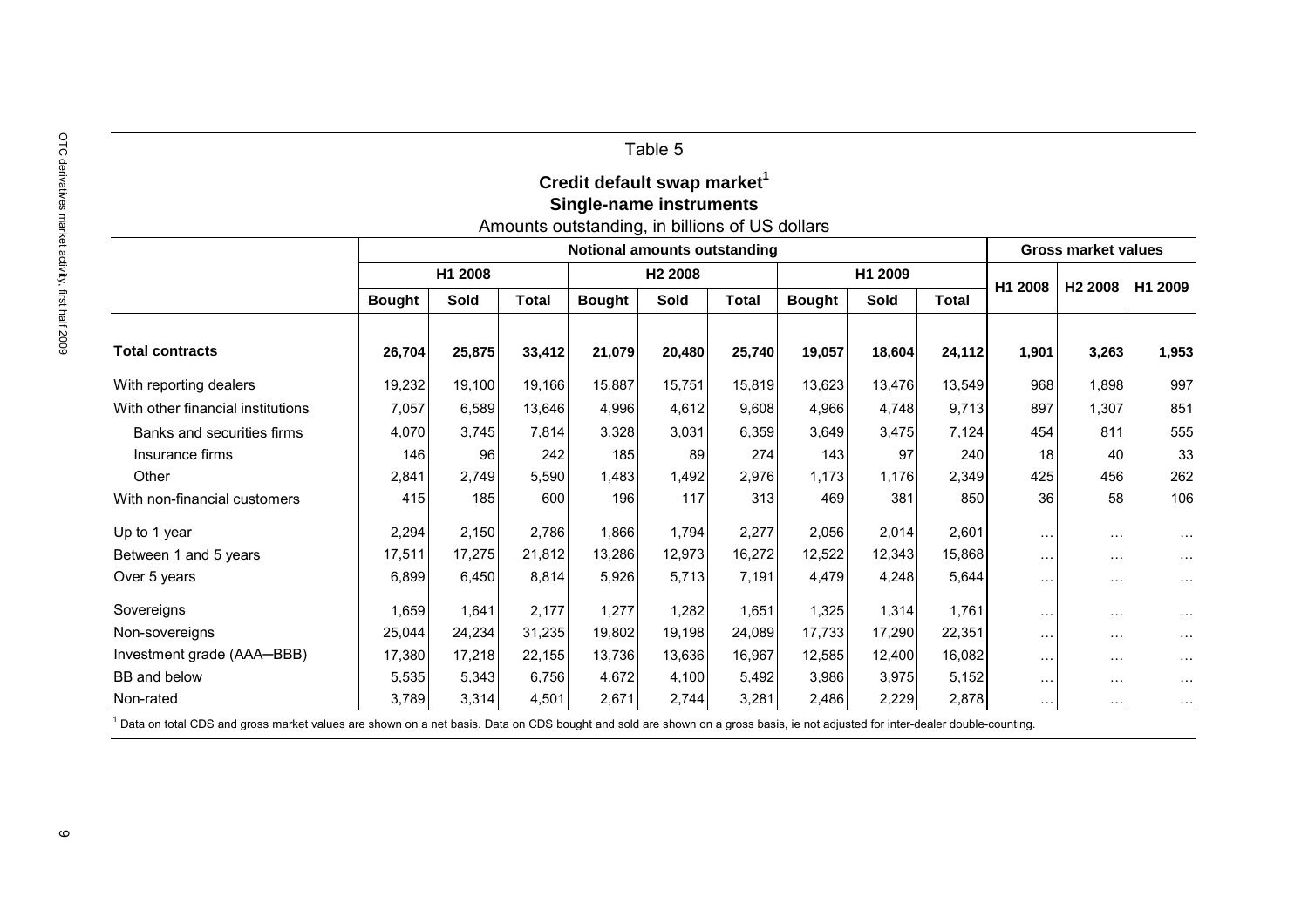|                                                                    | Table 6a                                                                                    |                        |                    |         |                    |                    |                      |                  |                    |                   |                  |                    |             |                  |           |               |                  |                    |                   |                  |           |  |
|--------------------------------------------------------------------|---------------------------------------------------------------------------------------------|------------------------|--------------------|---------|--------------------|--------------------|----------------------|------------------|--------------------|-------------------|------------------|--------------------|-------------|------------------|-----------|---------------|------------------|--------------------|-------------------|------------------|-----------|--|
| Herfindahl indices for all OTC interest rate derivatives contracts |                                                                                             |                        |                    |         |                    |                    |                      |                  |                    |                   |                  |                    |             |                  |           |               |                  |                    |                   |                  |           |  |
|                                                                    |                                                                                             | <b>Canadian dollar</b> |                    |         | <b>Swiss franc</b> |                    |                      | Euro             |                    |                   | <b>Sterling</b>  |                    |             | Japanese yen     |           | Swedish krona |                  |                    |                   | US dollar        |           |  |
|                                                                    | <b>FRAs</b>                                                                                 | IRS <sup>2</sup>       | Opts. <sup>3</sup> | $RAS^1$ | $\text{IRS}^2$     | Opts. <sup>3</sup> | FRAs <sup>1</sup>    | IRS <sup>2</sup> | Opts. <sup>3</sup> | FRAs <sup>1</sup> | IRS <sup>2</sup> | Opts. <sup>3</sup> | <b>FRAs</b> | IRS <sup>2</sup> | Opts. $3$ | <b>FRAs</b>   | IRS <sup>2</sup> | Opts. <sup>3</sup> | FRAs <sup>1</sup> | IRS <sup>2</sup> | Opts. $3$ |  |
| <b>Jun 1998</b>                                                    | 824                                                                                         | 681                    | 999                | 1,053   | 504                | 953                | $\sim$ $\sim$ $\sim$ | $\cdots$         | $\sim$ $\sim$      | 713               | 419              | 723                | 779         | 440              | 500       | 1.160         | 539              | 975                | 521               | 393              | 869       |  |
| Dec 1998                                                           | 810                                                                                         | 647                    | 962                | 1,133   | 542                | ,077<br>-1         | $\ddotsc$            | $\sim$ $\sim$    | $\sim$ $\sim$      | 828               | 406              | 628                | 860         | 440              | 436       | 965           | 542              | 899                | 617               | 415              | 901       |  |
| Jun 1999                                                           | 923                                                                                         | 737                    | 1,438              | 1,085   | 678                | 937                | 834                  | 572              | 525                | 856               | 433              | 828                | 942         | 484              | 949       | 870           | 549              | 824                | 655               | 495              | 847       |  |
| Dec 1999                                                           | 1,373                                                                                       | 800                    | 1,340              | 1,317   | 643                | 1,154              | 937                  | 522              | 578                | 641               | 444              | 686                | 932         | 528              | 596       | 914           | 601              | 987                | 710               | 490              | 734       |  |
| Jun 2000                                                           | 1,418                                                                                       | 856                    | 1,458              | 1,421   | 655                | 1,432              | 851                  | 511              | 530                | 614               | 429              | 677                | 1,014       | 545              | 715       | 936           | 586              | 1,036              | 755               | 500              | 782       |  |
| Dec 2000                                                           | 1.452                                                                                       | 876                    | 1,791              | 1,274   | 688                | 2,439              | 1.107                | 500              | 565                | 728               | 448              | 662                | 1.109       | 585              | 791       | 957           | 640              | 1.076              | 879               | 528              | 819       |  |
| Jun 2001                                                           | 1.347                                                                                       | 874                    | 1,621              | 1,264   | 678                | 1,239              | 936                  | 486              | 559                | 693               | 438              | 648                | 1,937       | 613              | 708       | 1.125         | 592              | 989                | 888               | 529              | 764       |  |
| Dec 2001                                                           | 1,812                                                                                       | 1.044                  | 1,702              | 1,252   | 788                | 1,228              | 740                  | 524              | 584                | 638               | 476              | 727                | 1.758       | 706              | 1,217     | 1,002         | 608              | 1.081              | 1.145             | 730              | 1.143     |  |
| Jun 2002                                                           | 1,556                                                                                       | 1,044                  | 1,682              | 1,234   | 824                | 1,461              | 556                  | 478              | 561                | 605               | 489              | 648                | 1,763       | 779              | 1,202     | 944           | 532              | 1,149              | 907               | 666              | 1,044     |  |
| Dec 2002                                                           | 1,818                                                                                       | 1,047                  | 2,112              | 1,218   | 846                | 1,693              | 571                  | 492              | 546                | 610               | 515              | 615                | 1,942       | 790              | 1,624     | 886           | 569              | 1,224              | 1,042             | 682              | 1,038     |  |
| Jun 2003                                                           | 1,530                                                                                       | 1,041                  | 2,161              | 1,264   | 896                | 1,684              | 539                  | 481              | 608                | 607               | 544              | 643                | 1,972       | 806              | 1,223     | 839           | 561              | 1,174              | 901               | 701              | 961       |  |
| Dec 2003                                                           | 1,522                                                                                       | 1,039                  | 2,226              | 1,269   | 852                | 1,616              | 639                  | 478              | 591                | ,095<br>1         | 565              | 666                | 1,647       | 744              | 1.065     | 947           | 570              | 1,230              | 786               | 672              | 877       |  |
| Jun 2004                                                           | 1.965                                                                                       | 1,048                  | 2,313              | 1.169   | 797                | 1,796              | 670                  | 473              | 675                | 930               | 594              | 747                | 1,308       | 728              | 978       | 965           | 583              | 1,137              | 725               | 626              | 847       |  |
| Dec 2004                                                           | 1,855                                                                                       | 1.051                  | 2,830              | 1,278   | 851                | 1.583              | 611                  | 472              | 668                | 933               | 574              | 1,480              | 1,898       | 699              | 776       | 892           | 587              | 1,084              | 641               | 667              | 760       |  |
| Jun 2005                                                           | 1.659                                                                                       | 1.000                  | 2.955              | 1.158   | 936                | 1.508              | 631                  | 479              | 567                | 855               | 614              | 1,288              | 2,565       | 664              | 781       | 811           | 564              | 1.077              | 652               | 650              | 756       |  |
| Dec 2005                                                           | 1,649                                                                                       | 1,017                  | 3,052              | 1,630   | 1,015              | 1,584              | 667                  | 484              | 539                | 1,210             | 661              | 905                | 3,025       | 635              | 793       | 767           | 571              | 1,259              | 690               | 691              | 762       |  |
| Jun 2006                                                           | 1,670                                                                                       | 1,018                  | 2,703              | 1,698   | 1,080              | 1,398              | 690                  | 503              | 534                | 1,083             | 707              | 958                | 3,280       | 613              | 824       | 847           | 586              | 1,431              | 788               | 678              | 816       |  |
| Dec 2006                                                           | 1,499                                                                                       | 1,020                  | 2,952              | 1,919   | 1,149              | 1,205              | 783                  | 561              | 569                | 1.024             | 692              | 916                | 3,468       | 620              | 768       | 1.068         | 594              | 1.638              | 917               | 679              | 830       |  |
| Jun 2007                                                           | 1,234                                                                                       | 1,038                  | 2,604              | 2,043   | 1,150              | 1,045              | 812                  | 623              | 604                | 1,120             | 736              | 806                | 2,569       | 675              | 799       | 1,096         | 628              | 1,945              | 850               | 686              | 865       |  |
| Dec 2007                                                           | 1,122                                                                                       | 985                    | 2,962              | 2,032   | 1,162              | 948                | 709                  | 596              | 596                | 1.066             | 765              | 777                | 2,302       | 673              | 745       | 1,242         | 660              | 2,337              | 967               | 698              | 982       |  |
| Jun 2008                                                           | 1.400                                                                                       | 1,001                  | 3,253              | 1,712   | 1,336              | 899                | 648                  | 562              | 594                | 1.055             | 830              | 824                | 1,981       | 660              | 938       | 1,152         | 677              | 1,904              | 880               | 729              | 1,020     |  |
| Dec 2008                                                           | 1,162                                                                                       | 1.100                  | 2,973              | 1,881   | 1,355              | 979                | 557                  | 611              | 683                | 1.185             | 807              | 789                | 2,912       | 732              | 927       | 1,251         | 749              | 1.476              | 945               | 807              | 817       |  |
| <b>Jun 2009</b>                                                    | 1,240                                                                                       | 1,245                  | 2,544              | 1,672   | 1,351              | 852                | 581                  | 657              | 607                | 1,194             | 921              | 950                | 2,176       | 777              | 865       | 1,055         | 751              | 1,540              | 996               | 949              | 936       |  |
|                                                                    | <sup>2</sup> Interest rate swaps.<br>$3$ Interest rate options.<br>Forward rate agreements. |                        |                    |         |                    |                    |                      |                  |                    |                   |                  |                    |             |                  |           |               |                  |                    |                   |                  |           |  |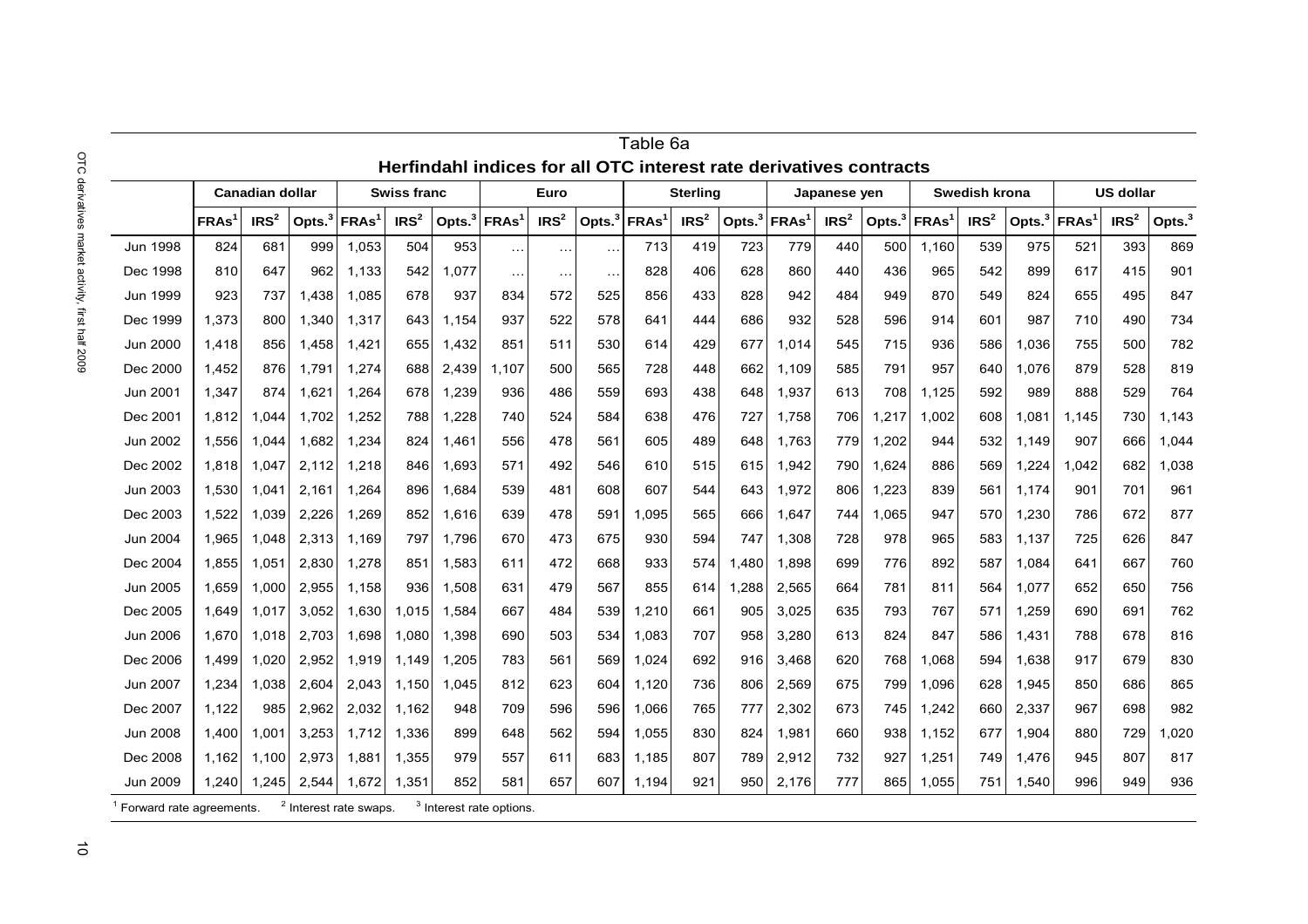|                 | Forwards, forex<br>swaps and<br>currency swaps | <b>Options</b> |
|-----------------|------------------------------------------------|----------------|
| <b>Jun 1998</b> | 302                                            | 519            |
| Dec 1998        | 333                                            | 504            |
| <b>Jun 1999</b> | 372                                            | 525            |
| Dec 1999        | 413                                            | 544            |
| Jun 2000        | 423                                            | 507            |
| Dec 2000        | 423                                            | 528            |
| Jun 2001        | 416                                            | 546            |
| Dec 2001        | 471                                            | 564            |
| Jun 2002        | 427                                            | 518            |
| Dec 2002        | 434                                            | 503            |
| Jun 2003        | 438                                            | 498            |
| Dec 2003        | 429                                            | 605            |
| Jun 2004        | 442                                            | 560            |
| Dec 2004        | 448                                            | 611            |
| Jun 2005        | 440                                            | 591            |
| Dec 2005        | 464                                            | 624            |
| Jun 2006        | 475                                            | 606            |
| Dec 2006        | 481                                            | 567            |
| Jun 2007        | 486                                            | 558            |
| Dec 2007        | 497                                            | 570            |
| <b>Jun 2008</b> | 496                                            | 636            |
| Dec 2008        | 529                                            | 630            |
| Jun 2009        | 556                                            | 635            |

# **Table 6b**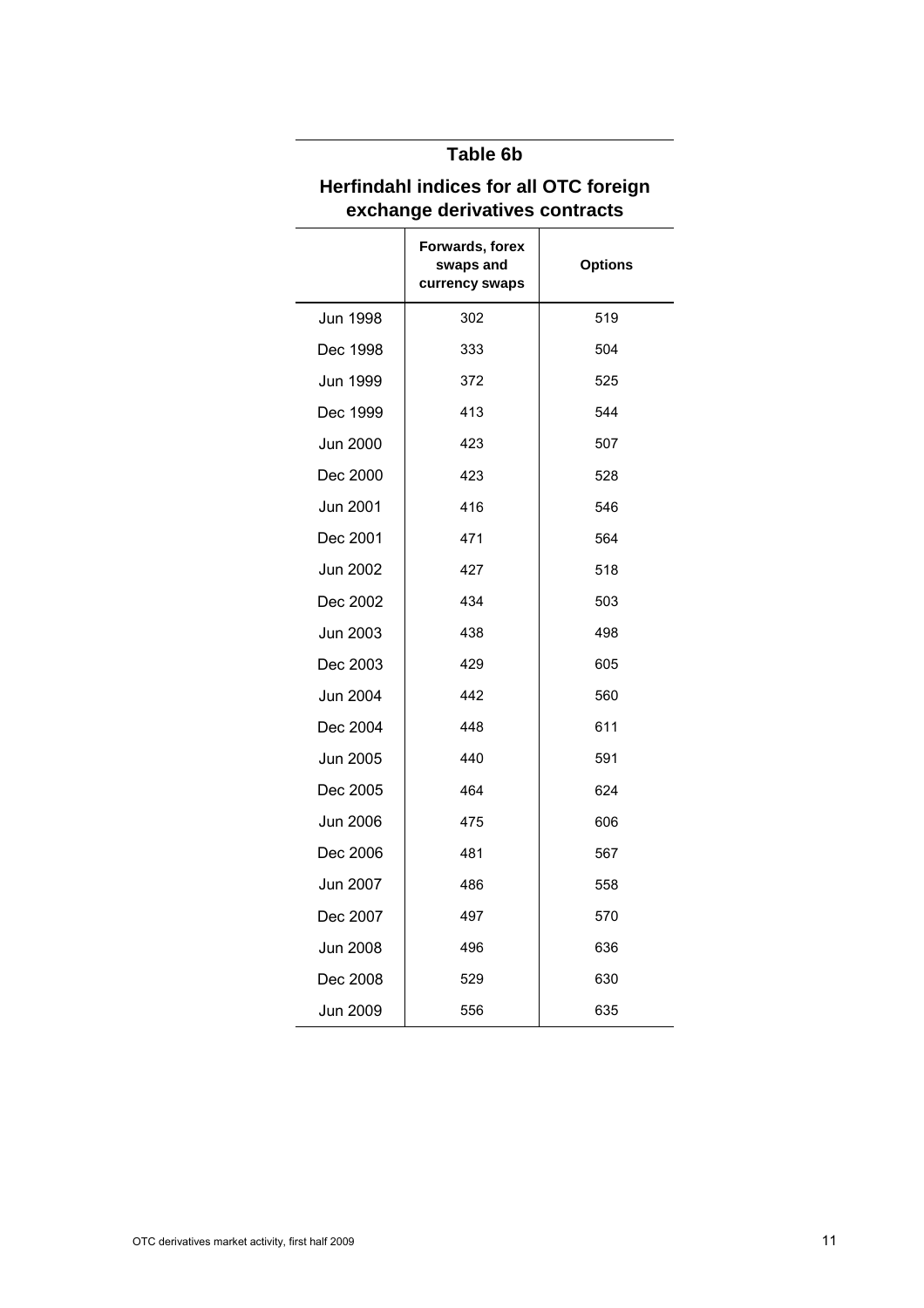## **Table 6c**

## **Herfindahl indices for all OTC equity-linked derivatives contracts**

|                 | <b>Europe</b>                   |                | Japan                           |                | <b>Latin America</b>            |                | <b>Other Asia</b>               |                | <b>United States</b>            |                |  |
|-----------------|---------------------------------|----------------|---------------------------------|----------------|---------------------------------|----------------|---------------------------------|----------------|---------------------------------|----------------|--|
|                 | <b>Forwards</b><br>and<br>swaps | <b>Options</b> | <b>Forwards</b><br>and<br>swaps | <b>Options</b> | <b>Forwards</b><br>and<br>swaps | <b>Options</b> | <b>Forwards</b><br>and<br>swaps | <b>Options</b> | <b>Forwards</b><br>and<br>swaps | <b>Options</b> |  |
| <b>Jun 1998</b> | 909                             | 627            | 2,655                           | 1,074          | 5,484                           | 3,545          | 1,232                           | 1,447          | 1,086                           | 1,362          |  |
| Dec 1998        | 869                             | 659            | 2,837                           | 970            | 2,849                           | 4,307          | 1,313                           | 1,271          | 1,111                           | 759            |  |
| Jun 1999        | 715                             | 639            | 2,170                           | 1,462          | 3,071                           | 6,169          | 3,506                           | 1,388          | 1,215                           | 1,042          |  |
| Dec 1999        | 787                             | 613            | 3,416                           | 1,102          | 9,274                           | 4,330          | 3,606                           | 2,341          | 1,895                           | 1,275          |  |
| Jun 2000        | 618                             | 657            | 2,501                           | 1,018          | 6,881                           | 6,776          | 5,119                           | 1,586          | 1,088                           | 749            |  |
| Dec 2000        | 750                             | 779            | 2,043                           | 1,386          | 5,015                           | 6,703          | 1,663                           | 1,600          | 1,132                           | 759            |  |
| Jun 2001        | 693                             | 891            | 1,461                           | 860            | 5,163                           | 4,353          | 1,631                           | 1,188          | 1,048                           | 663            |  |
| Dec 2001        | 733                             | 880            | 2,005                           | 841            | 6,063                           | 8,084          | 5,294                           | 1,447          | 1,070                           | 751            |  |
| Jun 2002        | 770                             | 952            | 1,822                           | 1,072          | 7,546                           | 7,585          | 6,086                           | 1,550          | 1,174                           | 890            |  |
| Dec 2002        | 762                             | 791            | 1,946                           | 1,132          | 7,281                           | 4,807          | 1,677                           | 1,675          | 1,037                           | 665            |  |
| Jun 2003        | 768                             | 985            | 1,854                           | 2,322          | 8,839                           | 9,332          | 3,197                           | 1,894          | 964                             | 793            |  |
| Dec 2003        | 698                             | 1,013          | 3,106                           | 1,718          | 3,808                           | 6,432          | 2,233                           | 5,464          | 1,040                           | 1,031          |  |
| Jun 2004        | 611                             | 1,195          | 1,984                           | 2,553          | 3,732                           | 6,304          | 2,010                           | 5,435          | 855                             | 836            |  |
| Dec 2004        | 635                             | 710            | 1,779                           | 1,185          | 5,694                           | 4,485          | 1,339                           | 1,739          | 843                             | 943            |  |
| Jun 2005        | 597                             | 661            | 2,064                           | 898            | 6,953                           | 4,427          | 1,355                           | 1,177          | 722                             | 725            |  |
| Dec 2005        | 650                             | 614            | 2,347                           | 3,973          | 7,039                           | 5,790          | 1,334                           | 5,566          | 947                             | 787            |  |
| Jun 2006        | 613                             | 690            | 1,408                           | 3,409          | 6,704                           | 3,918          | 1,294                           | 5,537          | 946                             | 1,385          |  |
| Dec 2006        | 687                             | 775            | 1,278                           | 3,158          | 7,199                           | 3,902          | 1,066                           | 5,615          | 1,487                           | 751            |  |
| Jun 2007        | 782                             | 716            | 1,168                           | 2,333          | 7,876                           | 3,735          | 1,343                           | 1,098          | 1,057                           | 804            |  |
| Dec 2007        | 732                             | 668            | 1,423                           | 1,310          | 7,420                           | 4,414          | 1,350                           | 2,881          | 803                             | 755            |  |
| <b>Jun 2008</b> | 707                             | 706            | 1,044                           | 989            | 5,979                           | 6,290          | 1,180                           | 1,249          | 847                             | 741            |  |
| Dec 2008        | 779                             | 927            | 1,236                           | 1,339          | 4,570                           | 4,938          | 1,099                           | 1,024          | 824                             | 1,007          |  |
| Jun 2009        | 891                             | 981            | 977                             | 1,513          | 4,687                           | 6,181          | 947                             | 1,105          | 755                             | 1,138          |  |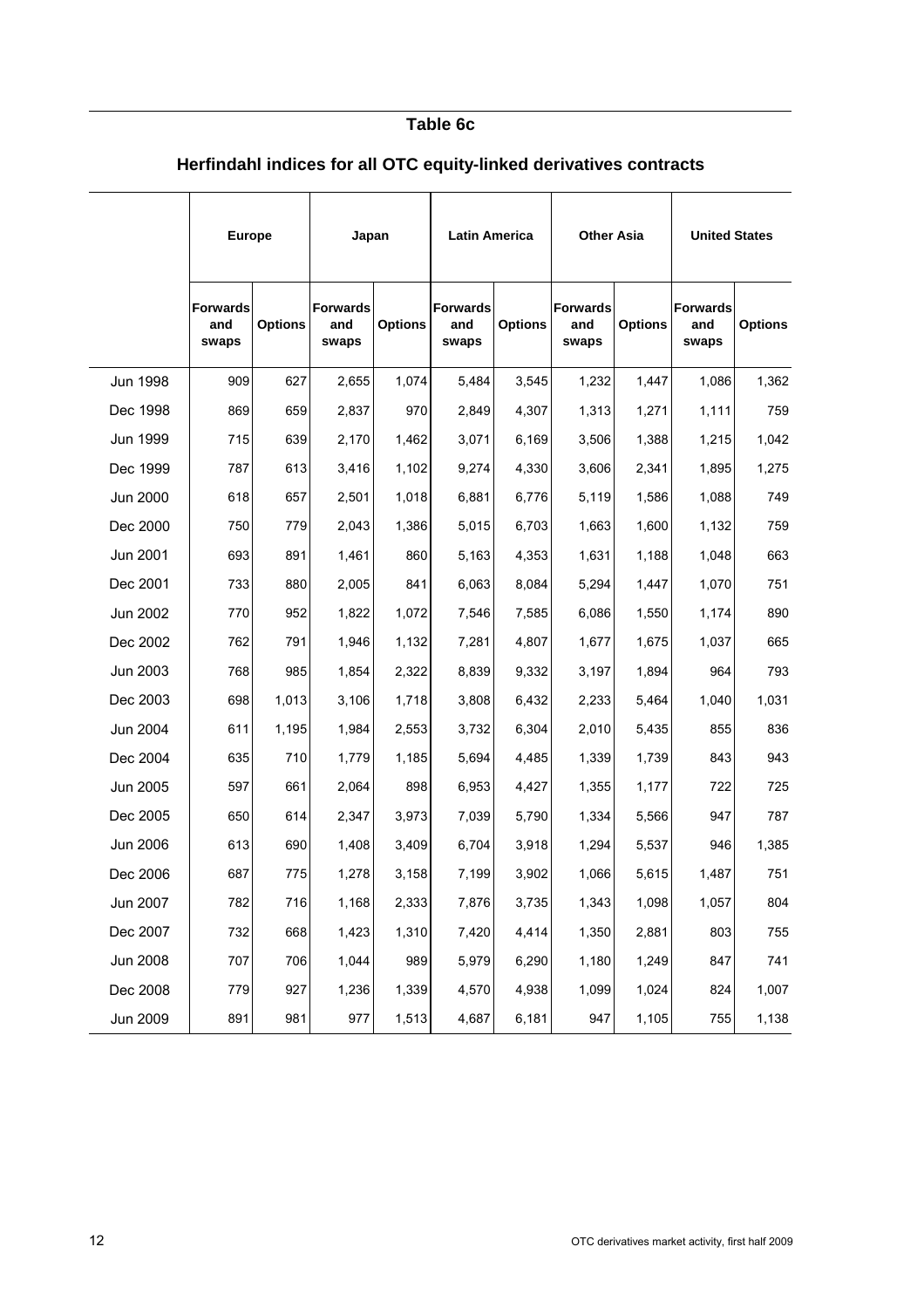|                                                                                                                                                                                                           | Table 6d          |                        |                    |                   |                    |                    |                   |                      |                    |                                                                                  |                  |                    |                   |                  |                    |                   |                  |           |                   |                  |                    |
|-----------------------------------------------------------------------------------------------------------------------------------------------------------------------------------------------------------|-------------------|------------------------|--------------------|-------------------|--------------------|--------------------|-------------------|----------------------|--------------------|----------------------------------------------------------------------------------|------------------|--------------------|-------------------|------------------|--------------------|-------------------|------------------|-----------|-------------------|------------------|--------------------|
|                                                                                                                                                                                                           |                   |                        |                    |                   |                    |                    |                   |                      |                    | Herfindahl indices for OTC interest rate derivatives contracts between reporters |                  |                    |                   |                  |                    |                   |                  |           |                   |                  |                    |
|                                                                                                                                                                                                           |                   | <b>Canadian dollar</b> |                    |                   | <b>Swiss franc</b> |                    |                   | Euro                 |                    |                                                                                  | <b>Sterling</b>  |                    |                   | Japanese yen     |                    |                   | Swedish krona    |           |                   | <b>US dollar</b> |                    |
|                                                                                                                                                                                                           | FRAs <sup>2</sup> | IRS <sup>3</sup>       | Opts. <sup>4</sup> | FRAs <sup>2</sup> | IRS <sup>3</sup>   | Opts. <sup>4</sup> | FRAs <sup>2</sup> | IRS <sup>3</sup>     | Opts. <sup>4</sup> | FRAs <sup>2</sup>                                                                | IRS <sup>3</sup> | Opts. <sup>4</sup> | FRAs <sup>2</sup> | IRS <sup>3</sup> | Opts. <sup>4</sup> | FRAs <sup>2</sup> | IRS <sup>3</sup> | Opts. $4$ | FRAs <sup>2</sup> | IRS <sup>3</sup> | Opts. <sup>4</sup> |
| <b>Jun 1998</b>                                                                                                                                                                                           | 972               | 740                    | 1,193              | 1,231             | 551                | 1,110              | $\ddotsc$         | $\sim$ $\sim$ $\sim$ | $\sim 100$         | 673                                                                              | 414              | 866                | 832               | 494              | 489                | 1.021             | 610              | 816       | 653               | 454              | 722                |
| Dec 1998                                                                                                                                                                                                  | 983               | 671                    | 1,041              | 1.194             | 530                | 1,458              | $\ldots$          | $\sim$ $\sim$ $\sim$ | $\ddotsc$          | 862                                                                              | 400              | 678                | 869               | 460              | 521                | 897               | 591              | 876       | 631               | 421              | 896                |
| Jun 1999                                                                                                                                                                                                  | 1.008             | 772                    | 1,436              | 1.176             | 776                | 1,044              | 744               | 595                  | 591                | 982                                                                              | 408              | 1.145              | 894               | 501              | 546                | 819               | 563              | 786       | 692               | 537              | 873                |
| Dec 1999                                                                                                                                                                                                  | 1.707             | 834                    | 1,341              | 1.480             | 701                | 1,371              | 961               | 549                  | 583                | 736                                                                              | 456              | 928                | 973               | 568              | 795                | 862               | 617              | 859       | 757               | 508              | 822                |
| Jun 2000                                                                                                                                                                                                  | 1,594             | 876                    | 1,212              | 1,505             | 724                | 1,495              | 956               | 543                  | 584                | 666                                                                              | 427              | 886                | 1,073             | 600              | 822                | 964               | 607              | 969       | 932               | 533              | 858                |
| Dec 2000                                                                                                                                                                                                  | 1,876             | 910                    | 1,622              | 1,256             | 708                | 1,186              | 1,071             | 530                  | 619                | 788                                                                              | 468              | 795                | 1,386             | 629              | 876                | 939               | 662              | 900       | 894               | 562              | 931                |
| Jun 2001                                                                                                                                                                                                  | 1,365             | 818                    | 1,558              | 1,211             | 705                | 1,350              | 954               | 506                  | 618                | 769                                                                              | 458              | 826                | 2,319             | 691              | 803                | 1,279             | 601              | 857       | 934               | 577              | 832                |
| Dec 2001                                                                                                                                                                                                  | 2,266             | 1.008                  | 1,474              | 1,270             | 822                | 1,041              | 727               | 571                  | 642                | 697                                                                              | 490              | 828                | 2,194             | 801              | 1,381              | 979               | 623              | 898       | 1,046             | 784              | 1,111              |
| Jun 2002                                                                                                                                                                                                  | 1,992             | 949                    | 1,720              | 1,262             | 854                | 1,220              | 540               | 503                  | 636                | 647                                                                              | 497              | 786                | 2,095             | 866              | 1,665              | 962               | 530              | 1,143     | 1,070             | 719              | 1,239              |
| Dec 2002                                                                                                                                                                                                  | 2.325             | 893                    | 2,426              | 1.594             | 890                | 1,441              | 547               | 505                  | 558                | 648                                                                              | 550              | 685                | 2.316             | 895              | 1.749              | 938               | 570              | 1.148     | 1.440             | 757              | 1.144              |
| Jun 2003                                                                                                                                                                                                  | 2.000             | 974                    | 2.695              | 1.606             | 835                | 1.487              | 555               | 474                  | 600                | 576                                                                              | 522              | 670                | 2.379             | 935              | 1.423              | 970               | 569              | 1.101     | 1.142             | 757              | 991                |
| Dec 2003                                                                                                                                                                                                  | 1.814             | 1,018                  | 2,811              | 1.475             | 833                | 1,347              | 540               | 478                  | 575                | 746                                                                              | 547              | 661                | 1,803             | 894              | 1.383              | 1,211             | 602              | 1,232     | 978               | 751              | 899                |
| Jun 2004                                                                                                                                                                                                  | 2.118             | 1,008                  | 2,722              | 1,348             | 800                | 1,691              | 506               | 474                  | 605                | 1.012                                                                            | 723              | 721                | 1,463             | 843              | 1.158              | 1.125             | 651              | 1,111     | 791               | 678              | 820                |
| Dec 2004                                                                                                                                                                                                  | 2.218             | 1,045                  | 3,135              | 1.401             | 815                | 1,634              | 576               | 470                  | 649                | 939                                                                              | 691              | 845                | 2,291             | 792              | 855                | 996               | 664              | 1.098     | 625               | 716              | 770                |
| Jun 2005                                                                                                                                                                                                  | 1,815             | 938                    | 2,333              | 1,244             | 932                | 1,223              | 661               | 483                  | 556                | 977                                                                              | 695              | 842                | 3,163             | 749              | 871                | 902               | 641              | 1,036     | 604               | 682              | 783                |
| Dec 2005                                                                                                                                                                                                  | 1.979             | 978                    | 2,659              | 1.710             | 1.043              | 1,214              | 679               | 496                  | 547                | 1.180                                                                            | 751              | 870                | 3,447             | 706              | 903                | 769               | 650              | 1,265     | 703               | 729              | 807                |
| Jun 2006                                                                                                                                                                                                  | 1.698             | 996                    | 2,686              | 1,813             | 1.169              | 1,296              | 707               | 515                  | 557                | 1.090                                                                            | 756              | 908                | 3.841             | 661              | 881                | 771               | 658              | 1.830     | 782               | 695              | 979                |
| Dec 2006                                                                                                                                                                                                  | 1,687             | 1,007                  | 2,738              | 2,321             | 1,229              | 1,034              | 819               | 514                  | 577                | 1,024                                                                            | 702              | 890                | 3,662             | 646              | 842                | 892               | 654              | 1,350     | 884               | 683              | 880                |
| Jun 2007                                                                                                                                                                                                  | 1,321             | 993                    | 2,437              | 2,086             | 1,217              | 901                | 700               | 512                  | 616                | 936                                                                              | 729              | 801                | 2,354             | 705              | 972                | 918               | 676              | 1,504     | 825               | 672              | 889                |
| Dec 2007                                                                                                                                                                                                  | 1,088             | 945                    | 2,578              | 2,183             | 1,176              | 935                | 637               | 542                  | 669                | 1,003                                                                            | 799              | 832                | 2,853             | 731              | 814                | 1,131             | 744              | 2,278     | 916               | 694              | 767                |
| <b>Jun 2008</b>                                                                                                                                                                                           | 1,322             | 988                    | 2,719              | 1,868             | 1,470              | 844                | 642               | 566                  | 665                | 1,177                                                                            | 944              | 813                | 2,279             | 748              | 1,063              | 1,193             | 785              | 1,721     | 952               | 764              | 925                |
| Dec 2008                                                                                                                                                                                                  | 1,123             | 1.027                  | 2,918              | 2,029             | 1.406              | 943                | 558               | 586                  | 732                | 1,268                                                                            | 986              | 841                | 2,642             | 732              | 1.021              | 1,223             | 871              | 1,332     | 963               | 805              | 1.001              |
| Jun 2009                                                                                                                                                                                                  | 1.256             | 1.109                  | 3.202              | 2,026             | 1,483              | 1.097              | 609               | 590                  | 670                | 1.396                                                                            | 1,131            | 929                | 2,359             | 678              | 947                | 1,142             | 974              | 1.193     | .041<br>1         | 811              | 998                |
| Reporters (reporting dealers) are defined as those institutions whose head office is located in the G10 countries and which participate in the semiannual OTC derivatives market statistics: in addition. |                   |                        |                    |                   |                    |                    |                   |                      |                    |                                                                                  |                  |                    |                   |                  |                    |                   |                  |           |                   |                  |                    |

Preporters (reporting dealers) are defined as those institutions whose head office is located in the G10 countries and which participate in the semiannual OTC derivatives market statistics; in addition, reporting dealers include all branches and subsidiaries of these entities worldwide; reporting dealers will mainly be commercial and investment banks and securities houses, including their branches and subsidiaries and other entities which are active dealers.  $2\,$  Forward rate agreements.  $3\,$  Interest rate swaps.  $4\,$  Interest rate options.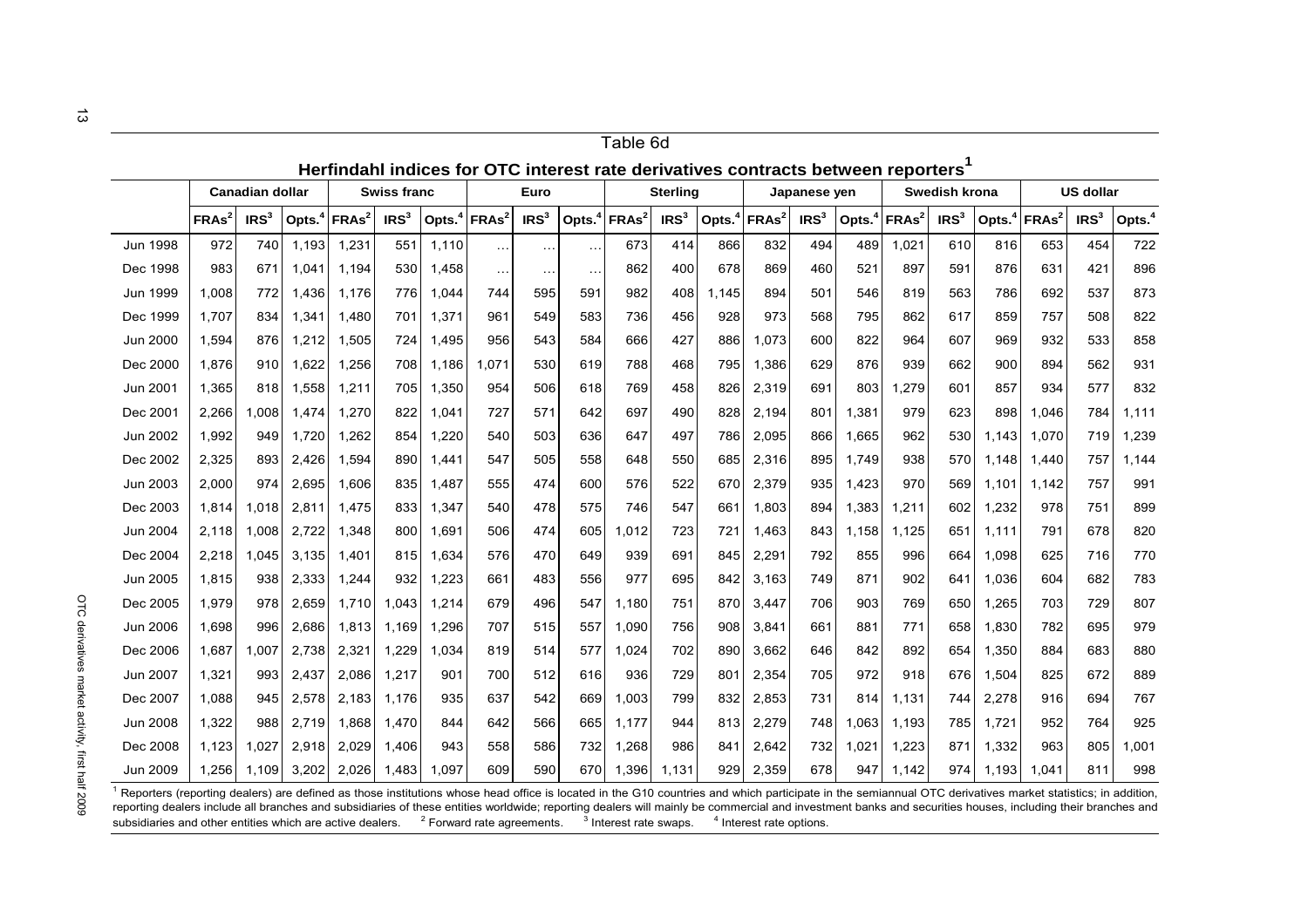#### **Table 6e**

| <b>Period</b>   | Forwards, forex<br>swaps and<br>currency swaps | <b>Options</b> |
|-----------------|------------------------------------------------|----------------|
| <b>Jun 1998</b> | 323                                            | 527            |
| Dec 1998        | 342                                            | 517            |
| Jun 1999        | 385                                            | 539            |
| Dec 1999        | 425                                            | 543            |
| <b>Jun 2000</b> | 437                                            | 550            |
| Dec 2000        | 430                                            | 558            |
| Jun 2001        | 411                                            | 496            |
| Dec 2001        | 464                                            | 614            |
| <b>Jun 2002</b> | 444                                            | 526            |
| Dec 2002        | 452                                            | 512            |
| Jun 2003        | 478                                            | 538            |
| Dec 2003        | 463                                            | 518            |
| Jun 2004        | 499                                            | 683            |
| Dec 2004        | 491                                            | 700            |
| Jun 2005        | 493                                            | 635            |
| Dec 2005        | 534                                            | 705            |
| Jun 2006        | 532                                            | 656            |
| Dec 2006        | 523                                            | 603            |
| Jun 2007        | 516                                            | 588            |
| Dec 2007        | 544                                            | 634            |
| <b>Jun 2008</b> | 557                                            | 761            |
| Dec 2008        | 566                                            | 671            |
| Jun 2009        | 647                                            | 757            |

## **Herfindahl indices for OTC foreign exchange derivatives contracts between reporters<sup>1</sup>**

 $1$  Reporters (reporting dealers) are defined as those institutions whose head office is located in the G10 countries and which participate in the semiannual OTC derivatives market statistics; in addition, reporting dealers include all branches and subsidiaries of these entities worldwide; reporting dealers will mainly be commercial and investment banks and securities houses, including their branches and subsidiaries and other entities which are active dealers.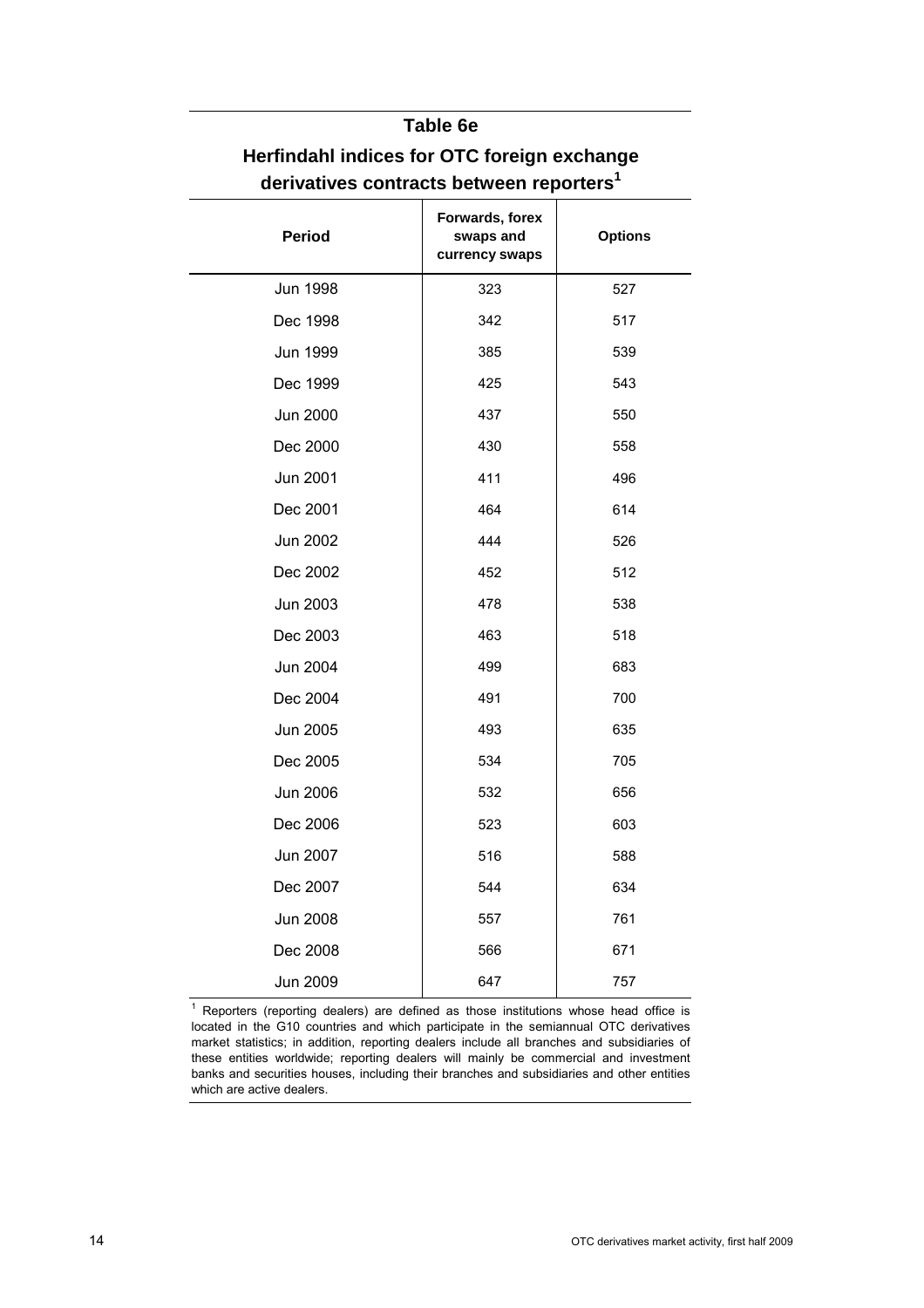#### **Table 6f**

| Herfindahl indices for OTC equity-linked derivatives contracts between reporters <sup>1</sup> |  |  |  |  |  |  |  |  |
|-----------------------------------------------------------------------------------------------|--|--|--|--|--|--|--|--|
|                                                                                               |  |  |  |  |  |  |  |  |

|                 | <b>Europe</b>                   |                | Japan                           |                | <b>Latin America</b>            |                | <b>Other Asia</b>               |                | <b>United States</b>            |                |  |
|-----------------|---------------------------------|----------------|---------------------------------|----------------|---------------------------------|----------------|---------------------------------|----------------|---------------------------------|----------------|--|
|                 | <b>Forwards</b><br>and<br>swaps | <b>Options</b> | <b>Forwards</b><br>and<br>swaps | <b>Options</b> | <b>Forwards</b><br>and<br>swaps | <b>Options</b> | <b>Forwards</b><br>and<br>swaps | <b>Options</b> | <b>Forwards</b><br>and<br>swaps | <b>Options</b> |  |
| <b>Jun 1998</b> | 1,539                           | 796            | 4,147                           | 1,042          | 8,578                           | 2,815          | 2,964                           | 2.477          | 1,648                           | 906            |  |
| Dec 1998        | 1,192                           | 582            | 4,424                           | 1,081          | 4,350                           | 2,127          | 2,370                           | 2,001          | 1,154                           | 1,347          |  |
| Jun 1999        | 851                             | 725            | 4,756                           | 1,403          | 6,230                           | 3,206          | 6,146                           | 2,386          | 1,157                           | 1,448          |  |
| Dec 1999        | 883                             | 750            | 2,539                           | 1,316          | 8,613                           | 6,936          | 6,097                           | 5,268          | 1,049                           | 1,796          |  |
| Jun 2000        | 694                             | 943            | 3,614                           | 1,288          | 4,116                           | 7,398          | 7,915                           | 2,502          | 850                             | 975            |  |
| Dec 2000        | 938                             | 874            | 5,209                           | 1,758          | 5,115                           | 3,433          | 3,550                           | 1,604          | 1,136                           | 1,020          |  |
| Jun 2001        | 948                             | 834            | 2,844                           | 908            | 10,000                          | 3,613          | 4,962                           | 2,152          | 2,424                           | 753            |  |
| Dec 2001        | 859                             | 912            | 2,541                           | 924            | 10,000                          | 4,273          | 9,879                           | 2,120          | 1,315                           | 783            |  |
| Jun 2002        | 840                             | 737            | 3,220                           | 1,137          | 6,242                           | 4,772          | 9,740                           | 3,290          | 2,542                           | 765            |  |
| Dec 2002        | 753                             | 728            | 2,435                           | 968            | 4,863                           | 8,724          | 5,494                           | 3,678          | 1,632                           | 951            |  |
| Jun 2003        | 639                             | 655            | 2,225                           | 2,433          | 5,556                           | 3,090          | 7,022                           | 3,520          | 708                             | 1,555          |  |
| Dec 2003        | 705                             | 676            | 2,789                           | 1,698          | 6,932                           | 7,515          | 5,918                           | 3,166          | 889                             | 668            |  |
| Jun 2004        | 582                             | 697            | 1,275                           | 1,127          | 3,851                           | 5,133          | 3,675                           | 2,526          | 800                             | 774            |  |
| Dec 2004        | 669                             | 714            | 2,395                           | 1,116          | 3,284                           | 4,587          | 2,467                           | 874            | 931                             | 762            |  |
| Jun 2005        | 618                             | 748            | 2,068                           | 838            | 3,387                           | 5,707          | 2,482                           | 1,000          | 870                             | 803            |  |
| Dec 2005        | 757                             | 779            | 1,836                           | 5,063          | 5,729                           | 9,957          | 2,062                           | 995            | 787                             | 851            |  |
| Jun 2006        | 568                             | 829            | 1,600                           | 3,606          | 7,743                           | 1,784          | 1,924                           | 873            | 629                             | 1,316          |  |
| Dec 2006        | 705                             | 873            | 1,699                           | 2,216          | 5,273                           | 3,253          | 1,189                           | 931            | 1,118                           | 915            |  |
| Jun 2007        | 862                             | 760            | 1,495                           | 1,218          | 6,676                           | 3,744          | 1,819                           | 982            | 677                             | 884            |  |
| Dec 2007        | 1,068                           | 751            | 1,904                           | 1,147          | 7,056                           | 2,948          | 2,114                           | 991            | 879                             | 765            |  |
| <b>Jun 2008</b> | 797                             | 832            | 1,335                           | 989            | 5,350                           | 5,032          | 1,909                           | 1,159          | 815                             | 796            |  |
| Dec 2008        | 947                             | 1,183          | 1,484                           | 979            | 9,754                           | 4,241          | 1,959                           | 1,641          | 1,226                           | 1,083          |  |
| <b>Jun 2009</b> | 1,082                           | 1,074          | 1,323                           | 1,104          | 5,296                           | 4,184          | 1,787                           | 1,439          | 1,126                           | 1,130          |  |

<sup>1</sup> Reporters (reporting dealers) are defined as those institutions whose head office is located in the G10 countries and which participate in the semiannual OTC derivatives market statistics; in addition, reporting dealers include all branches and subsidiaries of these entities worldwide; reporting dealers will mainly be commercial and investment banks and securities houses, including their branches and subsidiaries and other entities which are active dealers.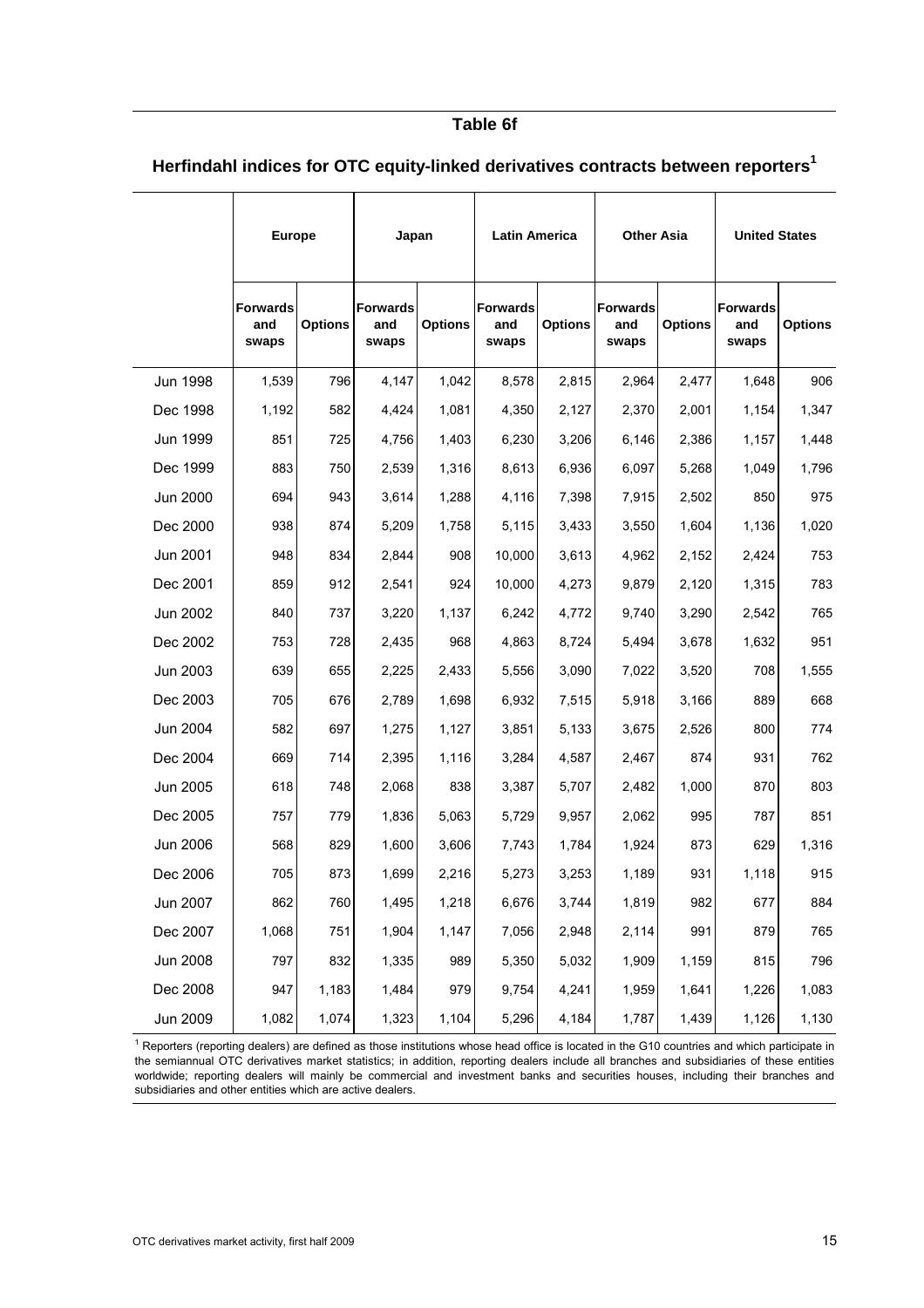|                                                                                                                                                                                                                                       | Table 6g                                                                                            |                  |                         |                   |                  |                    |                   |                  |                    |                   |                  |                    |                   |                  |                    |                   |                  |                    |                   |                  |                    |
|---------------------------------------------------------------------------------------------------------------------------------------------------------------------------------------------------------------------------------------|-----------------------------------------------------------------------------------------------------|------------------|-------------------------|-------------------|------------------|--------------------|-------------------|------------------|--------------------|-------------------|------------------|--------------------|-------------------|------------------|--------------------|-------------------|------------------|--------------------|-------------------|------------------|--------------------|
|                                                                                                                                                                                                                                       | Herfindahl indices for OTC interest rate derivatives contracts between reporters' and non-reporters |                  |                         |                   |                  |                    |                   |                  |                    |                   |                  |                    |                   |                  |                    |                   |                  |                    |                   |                  |                    |
|                                                                                                                                                                                                                                       | <b>Canadian dollar</b><br><b>Swiss franc</b>                                                        |                  | <b>Sterling</b><br>Euro |                   |                  | Japanese yen       |                   |                  |                    | Swedish krona     |                  |                    | <b>US dollar</b>  |                  |                    |                   |                  |                    |                   |                  |                    |
|                                                                                                                                                                                                                                       | FRAs <sup>2</sup>                                                                                   | IRS <sup>3</sup> | Opts. $4$               | FRAs <sup>2</sup> | IRS <sup>3</sup> | Opts. <sup>4</sup> | FRAs <sup>2</sup> | IRS <sup>3</sup> | Opts. <sup>4</sup> | FRAs <sup>2</sup> | IRS <sup>3</sup> | Opts. <sup>4</sup> | FRAs <sup>2</sup> | IRS <sup>3</sup> | Opts. <sup>4</sup> | FRAs <sup>2</sup> | IRS <sup>3</sup> | Opts. <sup>4</sup> | FRAs <sup>2</sup> | IRS <sup>3</sup> | Opts. <sup>4</sup> |
| <b>Jun 1998</b>                                                                                                                                                                                                                       | 828                                                                                                 | 826              | 1,072                   | 862               | 820              | 909                | $\sim$            | $\cdots$         | $\ldots$           | 859               | 561              | 739                | 1,033             | 518              | 660                | 1,703             | 717              | 1,570              | 666               | 512              | 1,483              |
| Dec 1998                                                                                                                                                                                                                              | 885                                                                                                 | 786              | 1,047                   | 1.959             | 711              | 731                | $\ddotsc$         | $\ddotsc$        | $\ddotsc$          | .234<br>1         | 521              | 663                | 1.709             | 501              | 466                | 1.371             | 649              | 1.121              | 750               | 501              | 987                |
| Jun 1999                                                                                                                                                                                                                              | 1.026                                                                                               | 885              | 1,500                   | 1.055             | 696              | 936                | 1.415             | 645              | 567                | 1.372             | 599              | 704                | 3.035             | 578              | 2.701              | 1.272             | 710              | 1.100              | 939               | 526              | 980                |
| Dec 1999                                                                                                                                                                                                                              | 1.613                                                                                               | 982              | 1,589                   | 1,063             | 763              | 928                | 999               | 597              | 973                | 754               | 503              | 634                | 3.055             | 592              | 688                | 1,535             | 799              | 1,398              | 883               | 558              | 756                |
| <b>Jun 2000</b>                                                                                                                                                                                                                       | 1,567                                                                                               | 1,050            | 1,963                   | 1,961             | 741              | 1,361              | 1,294             | 557              | 615                | 735               | 541              | 689                | 3.153             | 571              | 729                | 1,340             | 760              | 1,260              | 805               | 545              | 815                |
| Dec 2000                                                                                                                                                                                                                              | 1.412                                                                                               | 1,050            | 2,065                   | 1.638             | 725              | 4,531              | 1.449             | 513              | 541                | 884               | 503              | 717                | 2.502             | 632              | 759                | 1.341             | 784              | 1.444              | 1.338             | 574              | 814                |
| Jun 2001                                                                                                                                                                                                                              | 2.114                                                                                               | 1,167            | 1,917                   | 1,639             | 703              | 1,147              | 1.032             | 515              | 543                | 683               | 489              | 704                | 3.915             | 575              | 656                | 2.073             | 716              | 1,209              | 1.395             | 538              | 792                |
| Dec 2001                                                                                                                                                                                                                              | 2.003                                                                                               | 1,495            | 2,111                   | 2,171             | 951              | 2,146              | 1.040             | 540              | 578                | 797               | 562              | 766                | 4.132             | 625              | 1,009              | 1,771             | 771              | 1,379              | 1,978             | 731              | 1,275              |
| Jun 2002                                                                                                                                                                                                                              | 1.681                                                                                               | 1,568            | 1,996                   | 2,250             | 1,082            | 2,061              | 831               | 529              | 499                | 773               | 599              | 772                | 4,983             | 717              | 946                | 1,849             | 751              | 1,221              | 1,089             | 694              | 1,058              |
| Dec 2002                                                                                                                                                                                                                              | 1,991                                                                                               | 1,631            | 2,451                   | 2,079             | 1,099            | 2,254              | 931               | 559              | 607                | 879               | 604              | 719                | 3,782             | 739              | 1,402              | 1,690             | 717              | 1,339              | 1,319             | 683              | 1,018              |
| Jun 2003                                                                                                                                                                                                                              | 1.681                                                                                               | 1,374            | 2,174                   | 1.933             | 1,261            | 2.354              | 814               | 563              | 707                | 1.247             | 669              | 797                | 2.431             | 767              | 911                | 916               | 707              | 1,330              | 1.265             | 725              | 1,030              |
| Dec 2003                                                                                                                                                                                                                              | 2.079                                                                                               | 1,366            | 2,269                   | 1,990             | 1,035            | 2,140              | 1.209             | 551              | 684                | 2.928             | 685              | 781                | 2.105             | 762              | 802                | 879               | 638              | 1,327              | 859               | 674              | 915                |
| Jun 2004                                                                                                                                                                                                                              | 2,092                                                                                               | 1,423            | 2,448                   | 2,049             | 1,026            | 1,929              | 1,295             | 565              | 861                | 881               | 546              | 946                | 1.692             | 807              | 1,008              | 980               | 662              | 1,322              | 813               | 661              | 937                |
| Dec 2004                                                                                                                                                                                                                              | 1,635                                                                                               | 1,305            | 2,817                   | 1,376             | 1,075            | 1,682              | 847               | 541              | 835                | 1,210             | 549              | 2,755              | 1,304             | 757              | 1,087              | 917               | 840              | 1,159              | 871               | 683              | 793                |
| Jun 2005                                                                                                                                                                                                                              | 1.978                                                                                               | 1,235            | 3,559                   | 1.490             | 1.074            | 1,943              | 859               | 545              | 716                | 1.158             | 602              | 2.907              | 1.503             | 775              | 670                | 1.097             | 572              | 1.187              | 923               | 702              | 770                |
| Dec 2005                                                                                                                                                                                                                              | 1.448                                                                                               | 1,220            | 3,339                   | 1,907             | 1,125            | 2,054              | 891               | 556              | 632                | 1,693             | 687              | 1,127              | 1,409             | 775              | 732                | 1.174             | 611              | 1,531              | 928               | 747              | 751                |
| Jun 2006                                                                                                                                                                                                                              | 2,003                                                                                               | 1,177            | 2,763                   | 1.744             | 1,086            | 1,847              | 959               | 570              | 583                | 1.741             | 757              | 1,285              | 1.581             | 736              | 901                | 1,459             | 660              | 2,240              | 1.001             | 757              | 718                |
| Dec 2006                                                                                                                                                                                                                              | 1,656                                                                                               | 1,158            | 3,167                   | 3,516             | 1,185            | 1,644              | 1,032             | 685              | 698                | 1,449             | 773              | 1,144              | 2,406             | 734              | 901                | 2,006             | 708              | 2,065              | 1,404             | 765              | 863                |
| Jun 2007                                                                                                                                                                                                                              | 1.227                                                                                               | 1,221            | 3.108                   | 2.011             | 1.208            | 1,598              | 1.467             | 852              | 697                | 2.149             | 824              | 951                | 4.351             | 785              | 1.103              | 1.737             | 829              | 2,426              | 1.132             | 794              | 940                |
| Dec 2007                                                                                                                                                                                                                              | 1.811                                                                                               | 1,158            | 3,137                   | 1.737             | 1,248            | 1,498              | 1.759             | 779              | 798                | 2.995             | 904              | 1,409              | 1.893             | 822              | 1.716              | 1,852             | 857              | 2.531              | 1.289             | 844              | 1,745              |
| <b>Jun 2008</b>                                                                                                                                                                                                                       | 1.778                                                                                               | 1,127            | 3,539                   | 1,329             | 1,282            | 1,709              | 1.849             | 683              | 888                | 2.896             | 965              | 1,731              | 1,837             | 820              | 3.196              | 1.801             | 946              | 2,344              | 1.231             | 891              | 1,944              |
| Dec 2008                                                                                                                                                                                                                              | 1,562                                                                                               | 1,807            | 3,449                   | 1,767             | 1,392            | 1,631              | 737               | 674              | 736                | 1,990             | 824              | 958                | 4,211             | 945              | 788                | 1,842             | 882              | 1,881              | 1,439             | 971              | 968                |
| <b>Jun 2009</b>                                                                                                                                                                                                                       | 1.590                                                                                               | 1.601            | 3,013                   | 2,138             | 1,274            | 1,393              | 1.507             | 799              | 988                | 2.611             | 952              | 1.858              | 2.850             | 1.084            | 1.507              | 1,812             | 1,009            | 1.960              | 1,301             | .209             | 2.092              |
| $^1$ Reporters (reporting dealers) are defined as those institutions whose head office is located in the G10 countries and which participate in the semiannual OTC derivatives market statistics: in addition<br>reporting<br>dealers |                                                                                                     |                  |                         |                   |                  |                    |                   |                  |                    |                   |                  |                    |                   |                  |                    |                   |                  |                    |                   |                  |                    |

<sup>1</sup> Reporters (reporting dealers) are defined as those institutions whose head office is located in the G10 countries and which participate in the semiannual OTC derivatives market statistics; in addition, reporting dealer include all branches and subsidiaries of these entities worldwide; reporting dealers will mainly be commercial and investment banks and securities houses, including their branches and subsidiaries and other entities which are active dealers.  $2^2$  Forward rate agreements.  $3^3$  Interest rate swaps.  $4^4$  Interest rate options.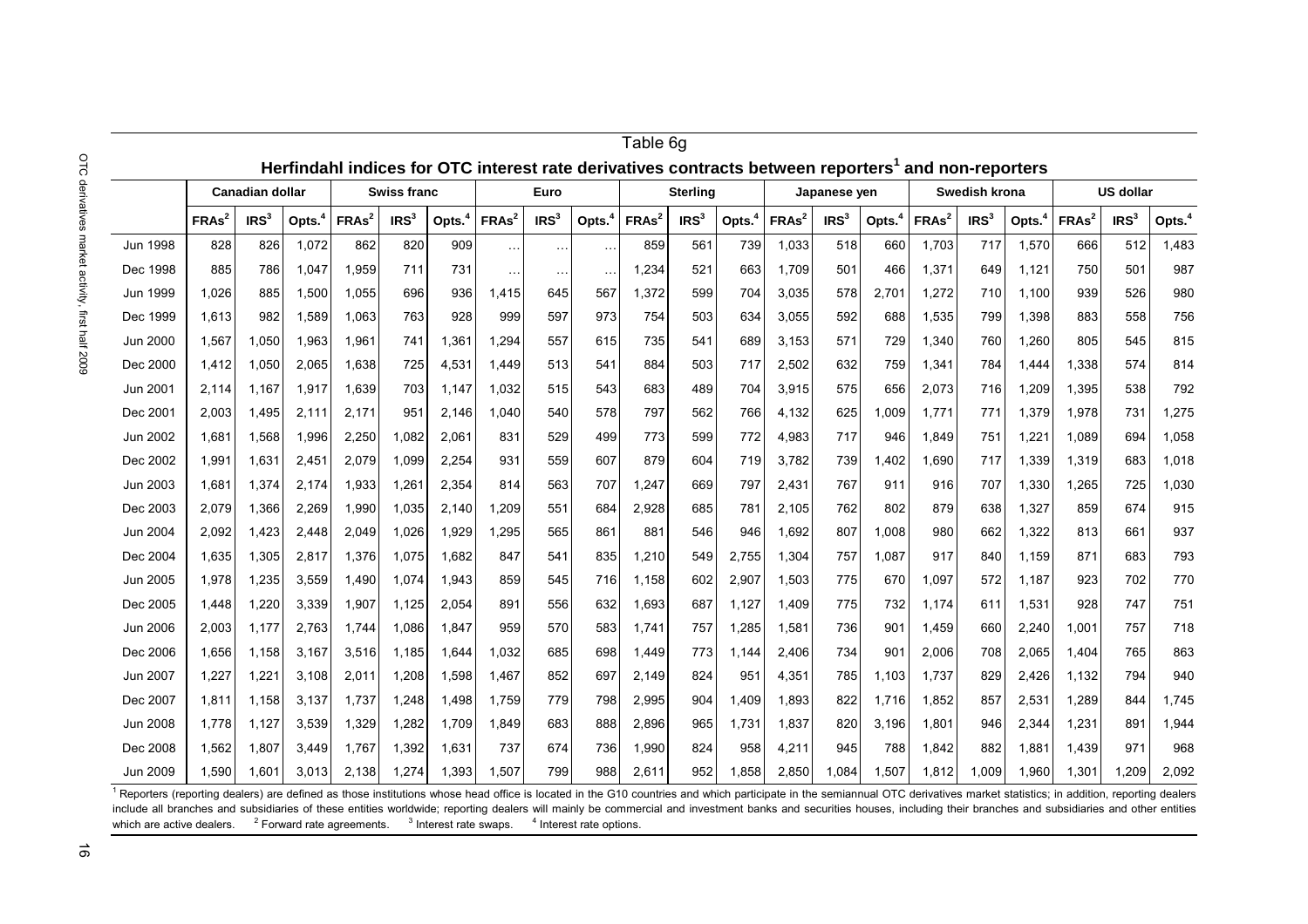#### **Table 6h**

| i chni rei s    |                                                |                |  |  |  |  |  |  |  |
|-----------------|------------------------------------------------|----------------|--|--|--|--|--|--|--|
| <b>Period</b>   | Forwards, forex<br>swaps and<br>currency swaps | <b>Options</b> |  |  |  |  |  |  |  |
| <b>Jun 1998</b> | 330                                            | 691            |  |  |  |  |  |  |  |
| Dec 1998        | 357                                            | 640            |  |  |  |  |  |  |  |
| Jun 1999        | 401                                            | 596            |  |  |  |  |  |  |  |
| Dec 1999        | 432                                            | 646            |  |  |  |  |  |  |  |
| Jun 2000        | 438                                            | 566            |  |  |  |  |  |  |  |
| Dec 2000        | 444                                            | 576            |  |  |  |  |  |  |  |
| Jun 2001        | 453                                            | 646            |  |  |  |  |  |  |  |
| Dec 2001        | 516                                            | 675            |  |  |  |  |  |  |  |
| Jun 2002        | 469                                            | 638            |  |  |  |  |  |  |  |
| Dec 2002        | 468                                            | 603            |  |  |  |  |  |  |  |
| Jun 2003        | 460                                            | 592            |  |  |  |  |  |  |  |
| Dec 2003        | 443                                            | 995            |  |  |  |  |  |  |  |
| Jun 2004        | 445                                            | 670            |  |  |  |  |  |  |  |
| Dec 2004        | 476                                            | 656            |  |  |  |  |  |  |  |
| Jun 2005        | 454                                            | 672            |  |  |  |  |  |  |  |
| Dec 2005        | 461                                            | 645            |  |  |  |  |  |  |  |
| Jun 2006        | 475                                            | 659            |  |  |  |  |  |  |  |
| Dec 2006        | 484                                            | 635            |  |  |  |  |  |  |  |
| Jun 2007        | 492                                            | 632            |  |  |  |  |  |  |  |
| Dec 2007        | 533                                            | 673            |  |  |  |  |  |  |  |
| <b>Jun 2008</b> | 530                                            | 744            |  |  |  |  |  |  |  |
| Dec 2008        | 549                                            | 776            |  |  |  |  |  |  |  |
| Jun 2009        | 630                                            | 769            |  |  |  |  |  |  |  |

## **Herfindahl indices for OTC foreign exchange derivatives contracts between reporters<sup>1</sup> and nonreporters**

 $1$  Reporters (reporting dealers) are defined as those institutions whose head office is located in the G10 countries and which participate in the semiannual OTC derivatives market statistics; in addition, reporting dealers include all branches and subsidiaries of these entities worldwide; reporting dealers will mainly be commercial and investment banks and securities houses, including their branches and subsidiaries and other entities which are active dealers.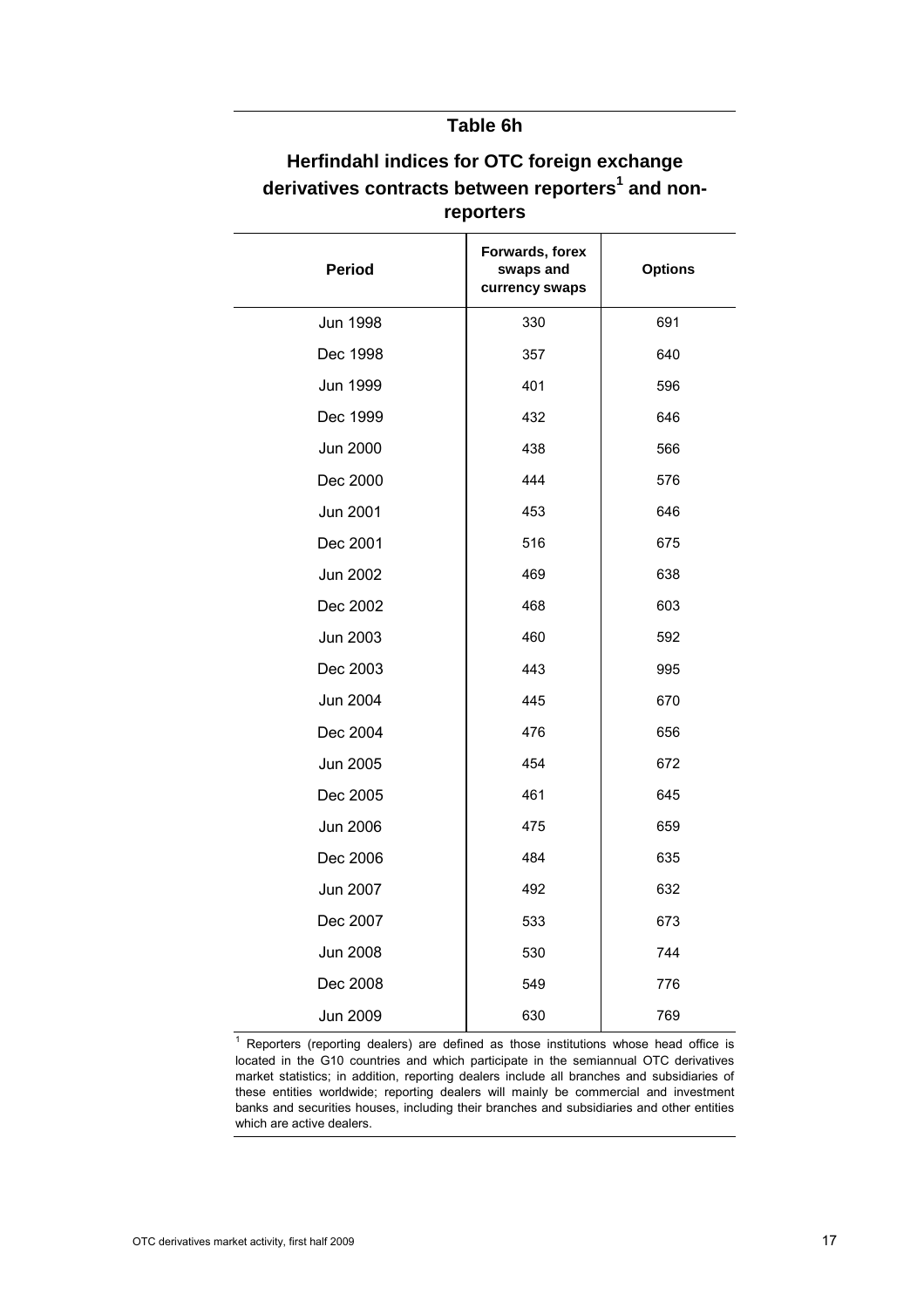#### **Table 6i**

## **Herfindahl indices for OTC equity derivatives contracts between reporters<sup>1</sup> and non-reporters**

|                 | <b>Europe</b>                   |                | Japan                           |                | <b>Latin America</b>            |                | <b>Other Asia</b>               |                | <b>United States</b>            |                |  |
|-----------------|---------------------------------|----------------|---------------------------------|----------------|---------------------------------|----------------|---------------------------------|----------------|---------------------------------|----------------|--|
|                 | <b>Forwards</b><br>and<br>swaps | <b>Options</b> | <b>Forwards</b><br>and<br>swaps | <b>Options</b> | <b>Forwards</b><br>and<br>swaps | <b>Options</b> | <b>Forwards</b><br>and<br>swaps | <b>Options</b> | <b>Forwards</b><br>and<br>swaps | <b>Options</b> |  |
| <b>Jun 1998</b> | 1,158                           | 995            | 2.508                           | 1,236          | 5,291                           | 3,715          | 1,468                           | 812            | 1,227                           | 1,700          |  |
| Dec 1998        | 1,187                           | 1,254          | 2,691                           | 912            | 2,883                           | 4,570          | 1.487                           | 1,357          | 1,260                           | 941            |  |
| Jun 1999        | 802                             | 892            | 1,877                           | 2,028          | 3,093                           | 7,075          | 3,134                           | 1,680          | 1,304                           | 1,450          |  |
| Dec 1999        | 900                             | 945            | 4,186                           | 1,909          | 9,277                           | 4,538          | 2,677                           | 1,527          | 2,277                           | 1,774          |  |
| Jun 2000        | 706                             | 743            | 2,616                           | 1,822          | 6,919                           | 7,794          | 3,734                           | 1,346          | 1,290                           | 884            |  |
| Dec 2000        | 841                             | 1,312          | 2,359                           | 918            | 5,051                           | 6,875          | 1,645                           | 1,702          | 1,228                           | 1,023          |  |
| Jun 2001        | 733                             | 1,962          | 1,924                           | 1,412          | 5,524                           | 4,945          | 1,848                           | 1,146          | 1,321                           | 851            |  |
| Dec 2001        | 831                             | 1,541          | 2,494                           | 1,108          | 6,324                           | 8,829          | 1,676                           | 1,352          | 1,288                           | 955            |  |
| Jun 2002        | 824                             | 2.235          | 2.059                           | 1.096          | 7,932                           | 8,324          | 2,256                           | 1,059          | 1,390                           | 1,212          |  |
| Dec 2002        | 947                             | 1,327          | 2,458                           | 2,110          | 7,526                           | 9,561          | 2,088                           | 2,443          | 1,229                           | 812            |  |
| Jun 2003        | 984                             | 1,788          | 2,910                           | 2,132          | 8,863                           | 9,622          | 1,273                           | 2,454          | 1,265                           | 809            |  |
| Dec 2003        | 857                             | 1,863          | 5,520                           | 1,988          | 4,353                           | 7,604          | 1,485                           | 6,074          | 1,419                           | 1,457          |  |
| Jun 2004        | 879                             | 2,227          | 3,114                           | 4,446          | 3,839                           | 6,678          | 1,536                           | 6,013          | 1,276                           | 1,063          |  |
| Dec 2004        | 767                             | 852            | 2,165                           | 1,810          | 6,352                           | 4,534          | 1,282                           | 2,275          | 1,242                           | 1,282          |  |
| Jun 2005        | 837                             | 794            | 2,330                           | 1,583          | 7,270                           | 4,623          | 1,313                           | 1,616          | 929                             | 852            |  |
| Dec 2005        | 767                             | 814            | 3,014                           | 2,080          | 7,122                           | 5,481          | 1,431                           | 6,399          | 1,187                           | 962            |  |
| Jun 2006        | 803                             | 721            | 1,942                           | 3,099          | 6,857                           | 3,971          | 1,240                           | 7,619          | 1,234                           | 1,612          |  |
| Dec 2006        | 748                             | 1,140          | 1,645                           | 4,896          | 7,330                           | 3,953          | 1,189                           | 7,309          | 1,709                           | 896            |  |
| Jun 2007        | 822                             | 1,073          | 1,582                           | 4,599          | 8,167                           | 3,842          | 1,549                           | 1,513          | 1,415                           | 924            |  |
| Dec 2007        | 603                             | 965            | 1,316                           | 2,197          | 7,603                           | 4,486          | 1,483                           | 5,165          | 1,028                           | 861            |  |
| <b>Jun 2008</b> | 949                             | 918            | 1,217                           | 1,786          | 6,809                           | 6,527          | 1,207                           | 1,841          | 1,014                           | 836            |  |
| Dec 2008        | 775                             | 1,163          | 1,123                           | 2,615          | 4,750                           | 5,065          | 1,152                           | 1,378          | 885                             | 1,126          |  |
| Jun 2009        | 825                             | 1,325          | 1,312                           | 2,985          | 5,335                           | 6,404          | 962                             | 1,254          | 827                             | 1,555          |  |

 $<sup>1</sup>$  Reporters (reporting dealers) are defined as those institutions whose head office is located in the G10 countries and which participate in</sup> the semiannual OTC derivatives market statistics; in addition, reporting dealers include all branches and subsidiaries of these entities worldwide; reporting dealers will mainly be commercial and investment banks and securities houses, including their branches and subsidiaries and other entities which are active dealers.